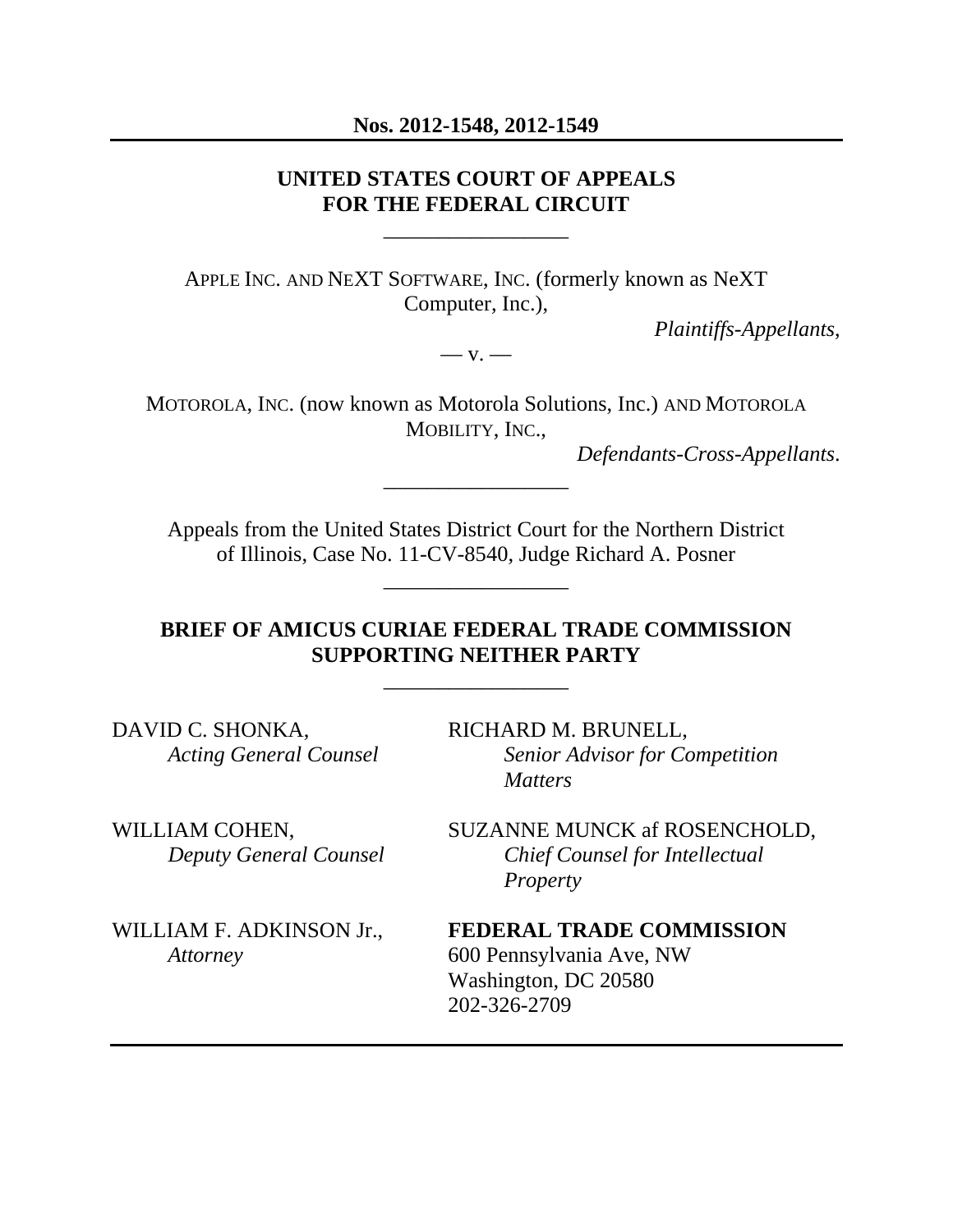# **TABLE OF CONTENTS**

| $\mathbf{I}$ .<br>$\Pi$ . | AVOIDING PATENT HOLD-UP IS AN IMPORTANT<br>CONSIDERATION IN EVALUATING WHETHER AN<br>THE DISTRICT COURT PROPERLY APPLIED THE EBAY<br>FACTORS IN DENYING MOTOROLA REQUEST FOR |  |  |
|---------------------------|------------------------------------------------------------------------------------------------------------------------------------------------------------------------------|--|--|
|                           |                                                                                                                                                                              |  |  |
|                           |                                                                                                                                                                              |  |  |
|                           |                                                                                                                                                                              |  |  |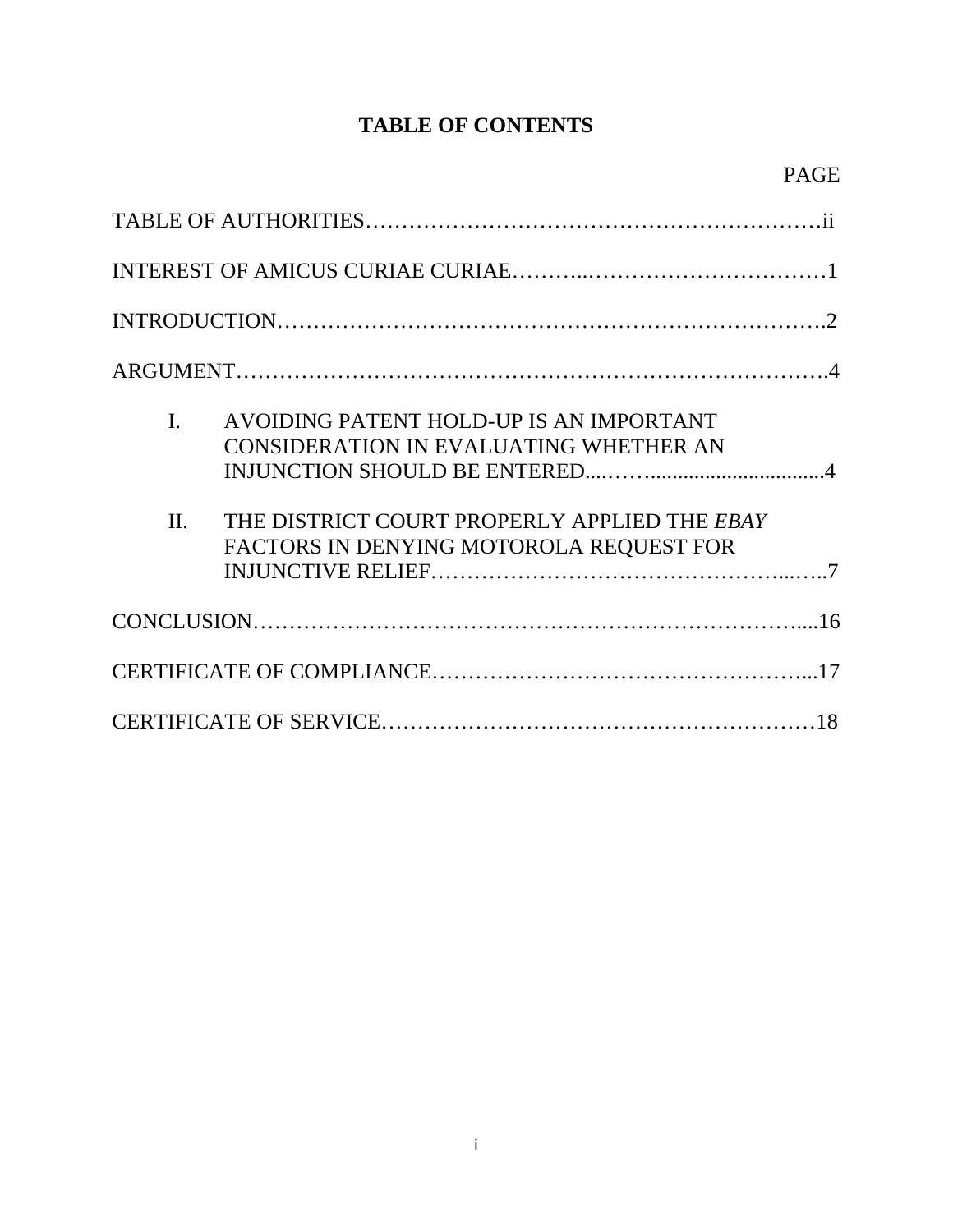# **TABLE OF AUTHORITIES**

| <b>CASES</b>                                                    | PAGE |
|-----------------------------------------------------------------|------|
| Active Video Networks, Inc. v. Verizon Communs., Inc.,          |      |
| Advanced Cardiovascular Sys., Inc. v. Medtronic Vascular, Inc., |      |
| Apple Inc. v. Samsung Elecs. Co.,                               |      |
| Apple, Inc. v. Motorola Mobility, Inc.,                         |      |
| Apple, Inc. v. Motorola Mobility, Inc.,                         |      |
| Broadcom Corp. v. Qualcomm Inc.,                                |      |
| eBay Inc. v. MercExchange, L.L.C.,                              |      |
| Foster v. Am. Mach. & Foundry Co.,                              |      |
| Hoe v. Boston Daily Adver. Corp.,                               |      |
| Hynix Semiconductor Inc. v. Rambus Inc.,                        |      |
| MercExchange, L.L.C. v. eBay, Inc.,                             |      |
| Microsoft Corp. v. Motorola Inc., No. C10-1823-JLR              |      |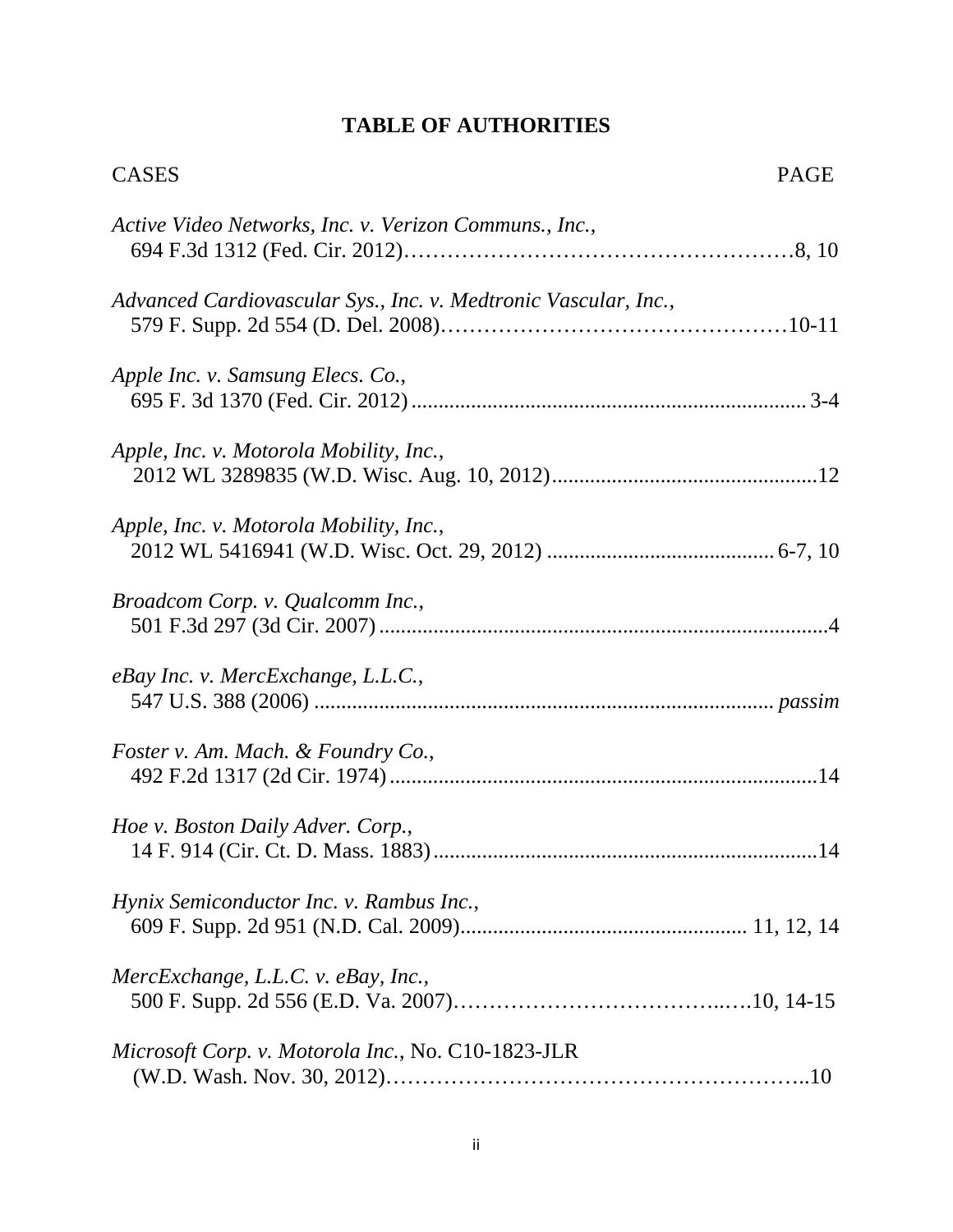| New York City v. Pine,                                                                                                                        |
|-----------------------------------------------------------------------------------------------------------------------------------------------|
| Ricoh Co. Ltd. v. Quanta Computer, Inc.,                                                                                                      |
| Robert Bosch LLC v. Pylon Mfg. Corp.,                                                                                                         |
| Telcordia Technologies, Inc. v, Cisco Systems, Inc.,                                                                                          |
| <b>STATUTES</b>                                                                                                                               |
|                                                                                                                                               |
|                                                                                                                                               |
| <b>MISCELLANEOUS</b>                                                                                                                          |
| Knut Blind et al., Study on the Interplay Between Standards and Intellectual                                                                  |
| Michael W. Carroll, Patent Injunctions and the Problem of Uniformity of Cost,                                                                 |
| Joseph Farrell et al., Standard Setting, Patents and Hold-Up,                                                                                 |
| Fed. Trade Comm'n, The Evolving IP Marketplace: Aligning Patent<br>Notice and Remedies with Competition (Mar. 2011)1, 7, 8, 12                |
| Fed. Trade Comm'n, To Promote Innovation: The Proper Balance of Competition                                                                   |
| Herbert Hovenkamp, Competition in Information Technologies: Standards-<br><b>Essential Patents, Non-Practicing Entities and FRAND Bidding</b> |
| Mark A. Lemley, The Ongoing Confusion Over Ongoing Royalties,                                                                                 |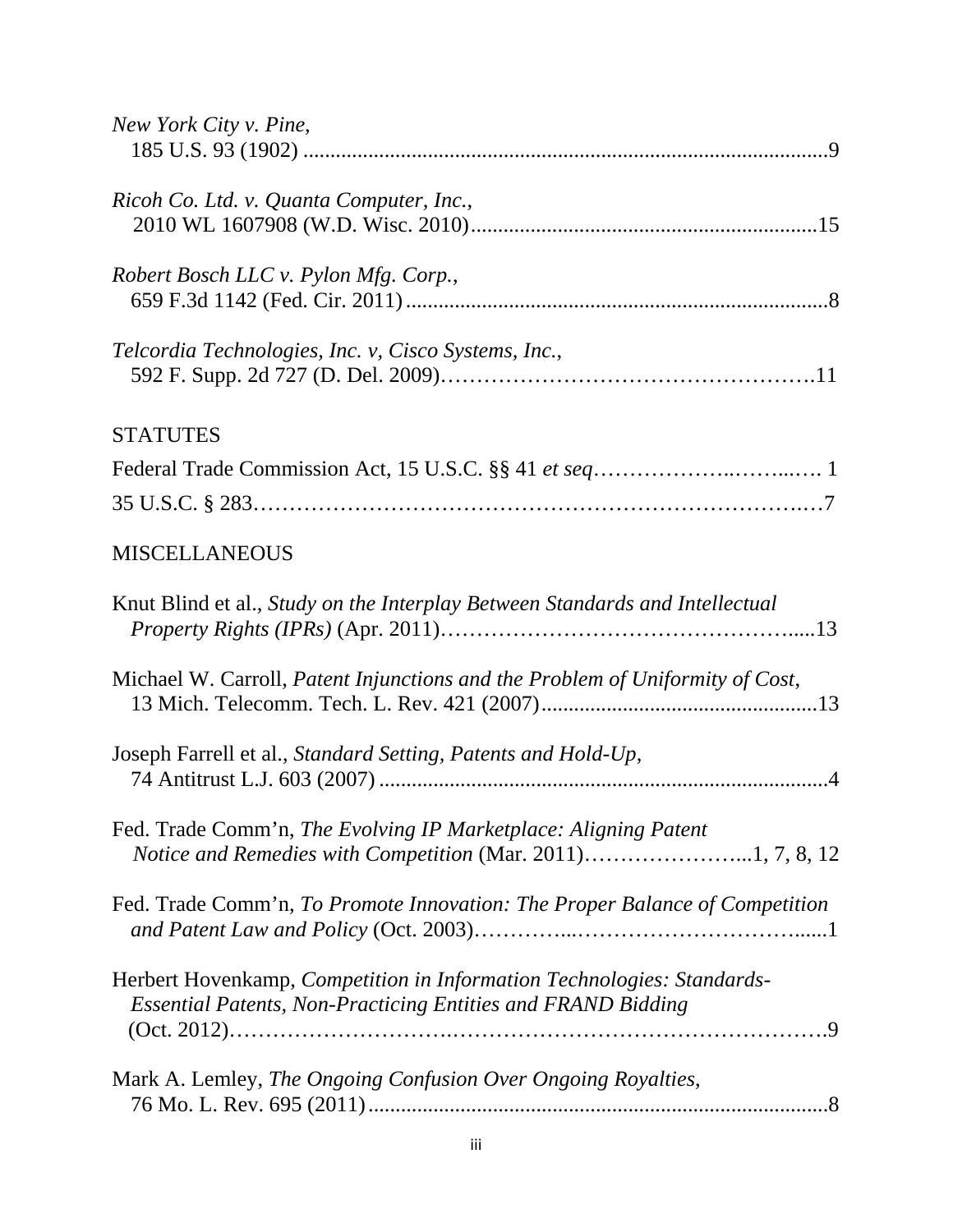| Mark A. Lemley & Carl Shapiro, Patent Holdup and Royalty Stacking,                                                                                                                                                              |
|---------------------------------------------------------------------------------------------------------------------------------------------------------------------------------------------------------------------------------|
| Prepared Statement of the Federal Trade Commission Before the U.S. Senate<br>Committee on the Judiciary Concerning "Oversight of the Impact on<br>Competition of Exclusion Orders to Enforce Standard-Essential Patents,"       |
| Suzanne Michel, Bargaining for RAND Royalties in the Shadow of Patent<br>Remedies Law,                                                                                                                                          |
| Eric Stasik, Royalty Rates and Licensing Strategies for Essential Patents on LTE<br>(4G) Telecommunications Standards, les Nouvelles, Sept. 2010  13                                                                            |
| Third Party United States Federal Trade Commission's Statement on the Public<br>Interest, In re Certain Gaming and Entertainment Consoles, Related Software,<br>and Components Thereof, ITC Inv. No. 337-TA-752 (June 6, 2012)1 |
| U.S. Dep't of Justice & Fed. Trade Comm'n, Antitrust Enforcement and<br><b>Intellectual Property Rights Promoting Innovation</b>                                                                                                |
| U.S. Dep't of Justice & Fed. Trade Comm'n, Antitrust Guidelines for the Licensing                                                                                                                                               |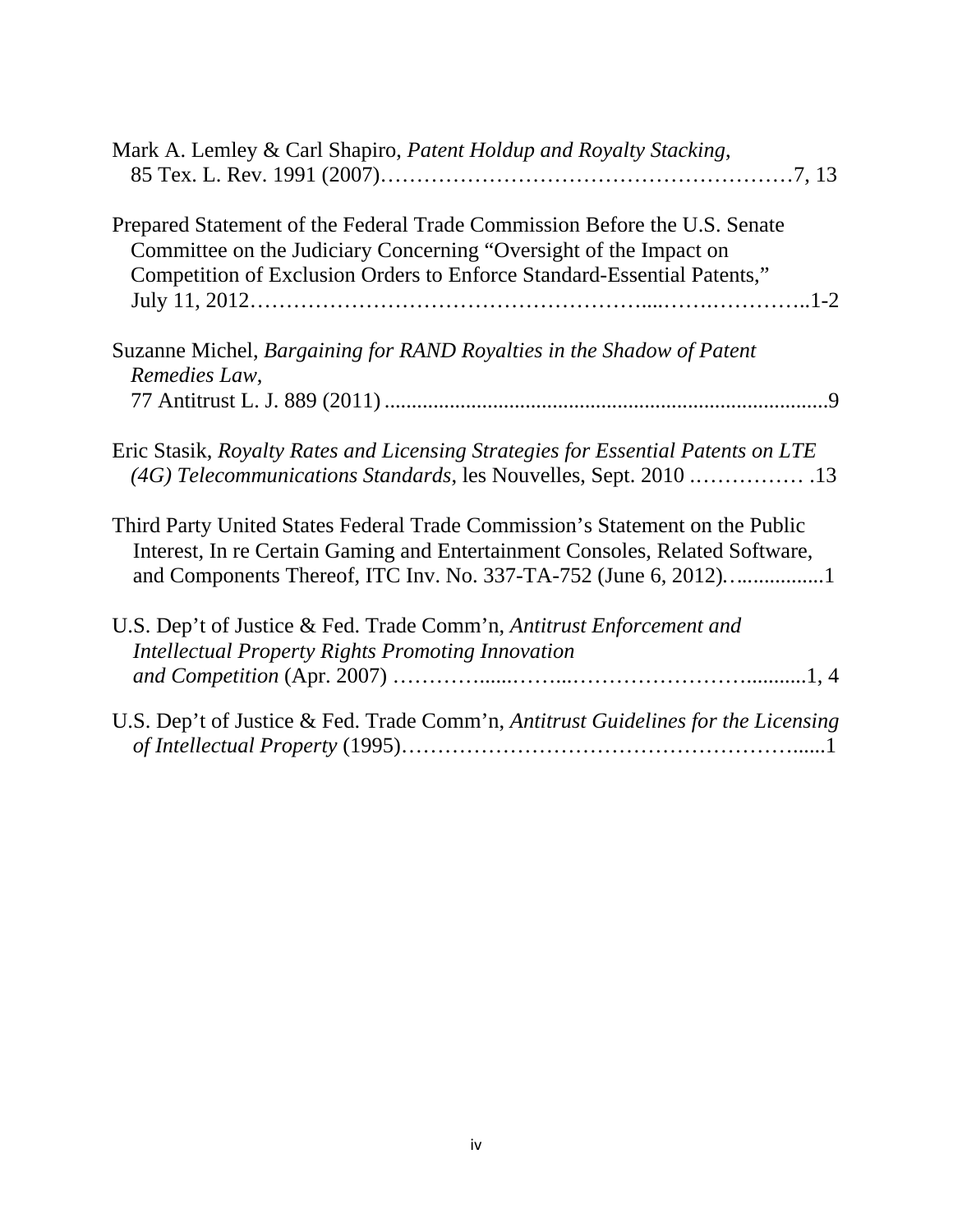### **INTEREST OF AMICUS CURIAE**

 The Federal Trade Commission ("FTC") is an independent federal agency, charged with enforcing the antitrust laws, promoting the efficient function of the marketplace, and protecting consumer welfare. *See* 15 U.S.C. §§ 41 *et seq*. The FTC has substantial experience applying its competition policy expertise to the patent system to advance the goals of enhancing consumer welfare and promoting innovation.<sup>1</sup> Among other issues, the FTC has addressed the competitive effects of injunctive relief for infringement of patented technologies that are essential to implementing consensus industry standards. $^2$  In filing this amicus brief, the

<sup>&</sup>lt;sup>1</sup> Fed. Trade Comm'n, *The Evolving IP Marketplace: Aligning Patent Notice and Remedies with Competition* (Mar. 2011) ("*2011 FTC IP Report*"), *available at* http://www.ftc.gov/os/2011/03/110307patentreport.pdf; *see also* U.S. Dep't of Justice & Fed. Trade Comm'n, *Antitrust Enforcement and Intellectual Property Rights: Promoting Innovation and Competition* (Apr. 2007) ("*2007 FTC/DOJ IP Report*"), *available at* http://www.ftc.gov/reports/innovation/P040101Promoting InnovationandCompetitionrpt0704.pdf; Fed. Trade Comm'n, *To Promote Innovation: The Proper Balance of Competition and Patent Law and Policy (Oct.* 2003), *available at* http://www.ftc.gov/os/2003/10/innovationrpt.pdf; U.S. Dep't of Justice & Fed. Trade Comm'n, *Antitrust Guidelines for the Licensing of Intellectual Property* (1995), *available at* http://www.ftc.gov/bc/0558.pdf.

<sup>2</sup> *See 2011 FTC IP Report* at 234-35; 2007 *FTC/DOJ IP Report* at 35 n.11; Third Party U.S. Federal Trade Commission's Statement on the Public Interest, *In re Certain Gaming and Entertainment Consoles, Related Software, and Components Thereof*, ITC Inv. No. 337-TA-752 (June 6, 2012), *available at* http://www.ftc.gov/os/2012/06/1206ftcgamingconsole.pdf; Prepared Statement of the FTC Before the U.S. Senate Committee on the Judiciary Concerning "Oversight of the Impact on Competition of Exclusion Orders to Enforce Standard-Essential Patents," July 11, 2012, *available at* http://www.ftc.gov/os/testimony/ 120711standardpatents.pdf.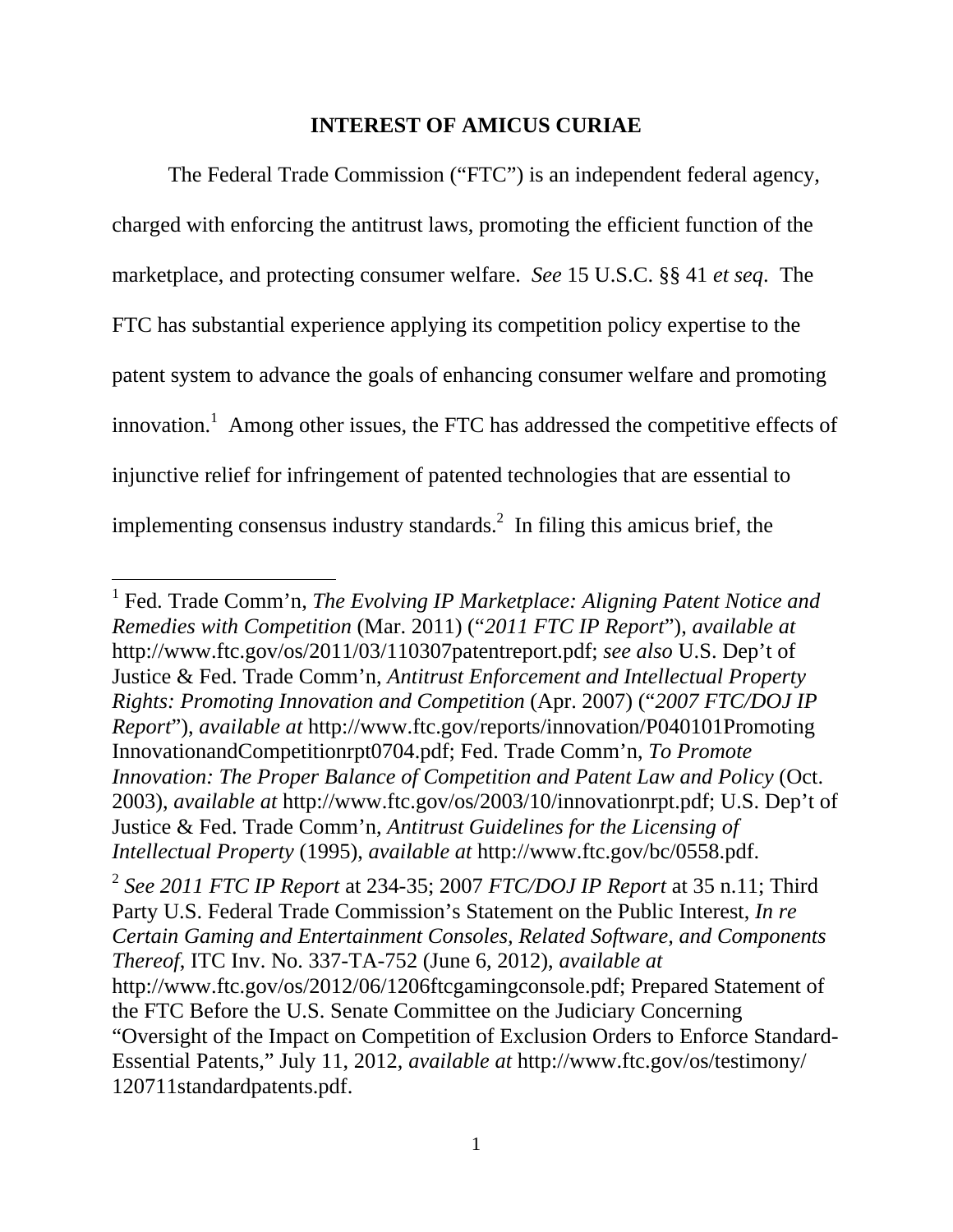Commission seeks to ensure that any ruling in this case takes into account the competition policy issues associated with injunctions as a remedy for infringement of a standard-essential patent ("SEP").<sup>3</sup>

#### **INTRODUCTION**

 These appeals involve patent infringement claims asserted by Apple, Inc. ("Apple") and Motorola, Inc. ("Motorola") against each other relating to technologies used in mobile phones and tablets. After dismissing a number of the patent claims on the merits on partial summary judgment, the district court dismissed all of the remaining claims (involving four Apple patents and one Motorola "standard-essential" patent) on the ground that, assuming infringement, neither Apple nor Motorola offered sufficient evidence to prove damages or an entitlement to injunctive or any other relief. *See* Opinion and Order of June 22, 2012 ("Remedy Op.").

 $3$  Commissioner Rosch concurs in the submission of this brief. He is of the view that the issuance of injunctive relief is inappropriate where the patent holder has made a FRAND commitment for a standard essential patent, even if the patentee contends that it has met its FRAND obligation. In his view, a FRAND pledge appears to be, by its very nature, a commitment to license; if so, seeking injunctive relief would be inconsistent with that commitment. Commissioner Rosch thus submits that if a court concludes that a party, or its predecessor in interest, made a FRAND commitment with respect to a SEP, an injunction should be denied for that patent. In his view, the only exception to this is when the licensee refuses to comply with the decision of a federal court or some other neutral arbitrator defining the FRAND terms.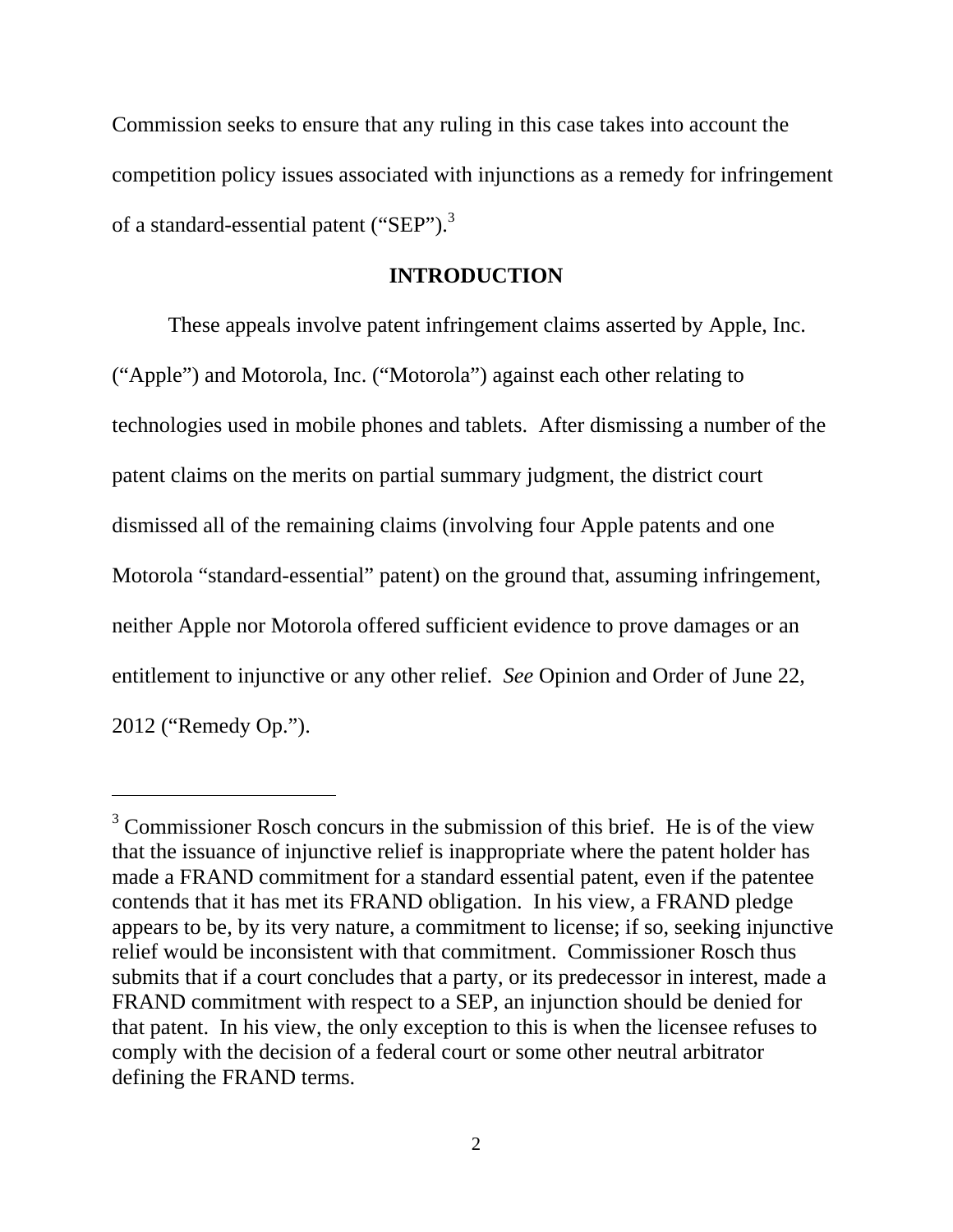The FTC submits this brief to address the district court's application of *eBay Inc. v. MercExchange, L.L.C*., 547 U.S. 388 (2006), to Motorola's request for injunctive relief for infringement of its standard-essential patent.<sup>4</sup> Specifically, the brief explains that the district court properly applied *eBay* in determining that Motorola was not entitled to an injunction, where Motorola had committed to license that patent to anyone willing to accept fair, reasonable, and nondiscriminatory ("FRAND" or "RAND") terms, and hence "implicitly acknowledged that a royalty is adequate compensation for a license to use that patent." Remedy Op. at 18-19. More generally, this brief addresses the question of how the *eBay* factors may be applied to mitigate the problem of patent hold-up, namely the use of injunctive relief as "undue leverage in negotiations" to obtain compensation in excess of the actual value of the patented technology. *eBay*, 547 U.S. at 396 (Kennedy, J., concurring); *see Apple Inc. v. Samsung Elecs. Co*., 695 F. 3d 1370, 1375 (Fed. Cir. 2012) (suggesting that injunction is inappropriate when "the patentee seeks to leverage its patent for competitive gain beyond that which the inventive contribution and value of the patent warrant"). The problem of patent hold-up can be particularly acute in the standard-setting context, where an

<sup>&</sup>lt;sup>4</sup> For purposes of this brief, the FTC assumes that the district court's factual determinations are correct. While the district court's opinion raises additional issues regarding remedies for infringement of non-standard-essential patents that could have important implications for competition and innovation, we do not address those issues here.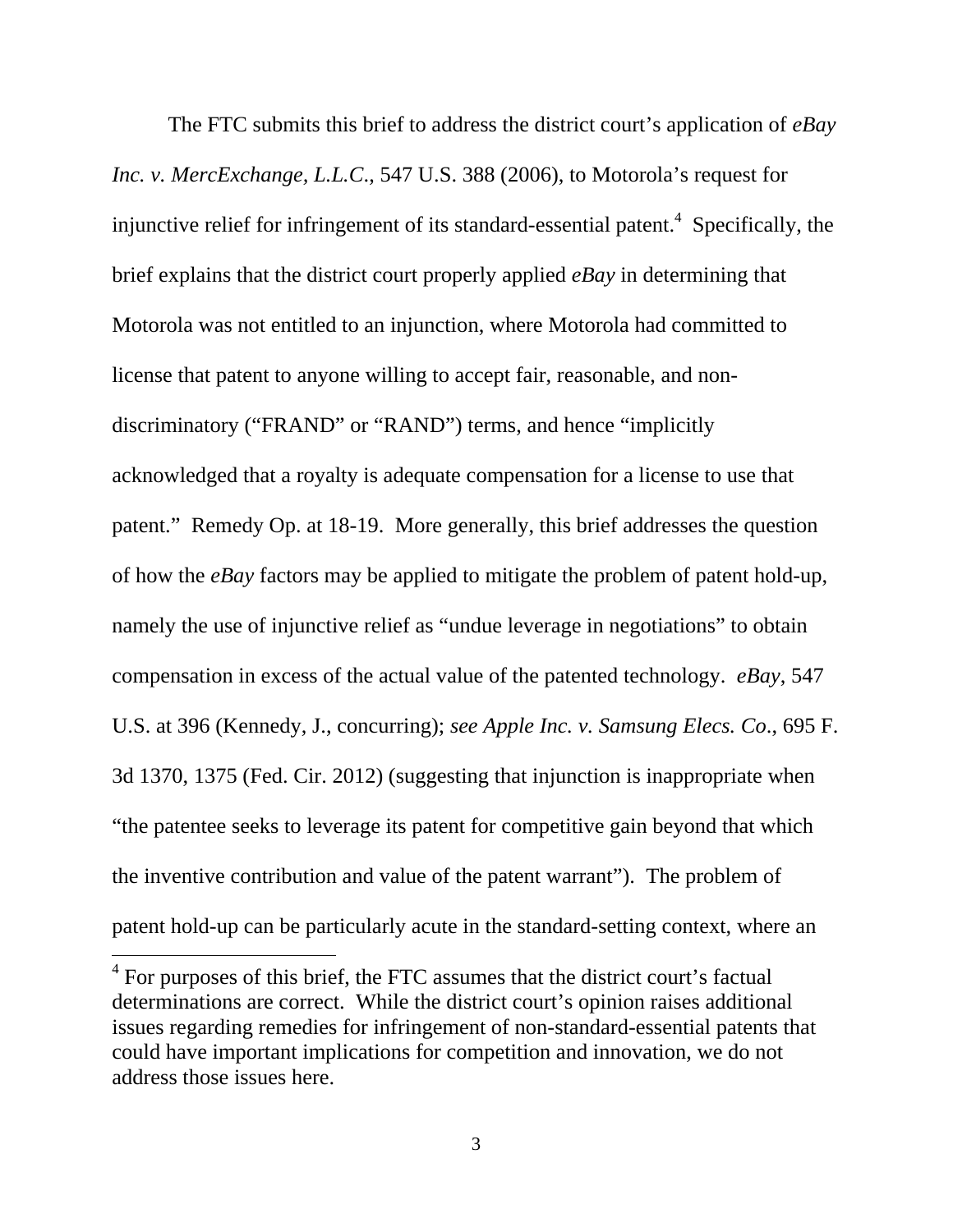entire industry may be locked into a standard that cannot be avoided without infringing or obtaining a license for numerous (sometimes thousands) of standardessential patents.

#### **ARGUMENT**

## **I. AVOIDING PATENT HOLD-UP IS AN IMPORTANT CONSIDERATION IN EVALUATING WHETHER AN INJUNCTION SHOULD BE ENTERED**

 Firms in the information technology and telecommunications industries frequently resolve interoperability problems through voluntary consensus standard setting conducted by standard-setting organizations ("SSOs"). Interoperability standards can create enormous value for consumers by increasing competition, innovation, product quality, and choice. However, incorporating patented technologies into standards also has the potential to distort competition by enabling SEP owners to negotiate high royalty rates and other favorable terms, after a standard is adopted, that they could not credibly demand beforehand, a form of "patent hold-up." *See generally* Joseph Farrell et al., *Standard Setting, Patents and Hold-Up*, 74 Antitrust L.J. 603 (2007); *2007 FTC/DOJ IP Report* at 35 n.11, 37- 40; *Broadcom Corp. v. Qualcomm Inc.*, 501 F.3d 297, 310-14 (3d Cir. 2007).

 The possibility of patent hold-up derives from changes in the relative costs of once competing technologies as a result of the standard setting process. Prior to adoption of a standard, alternative technologies compete to be included in the

4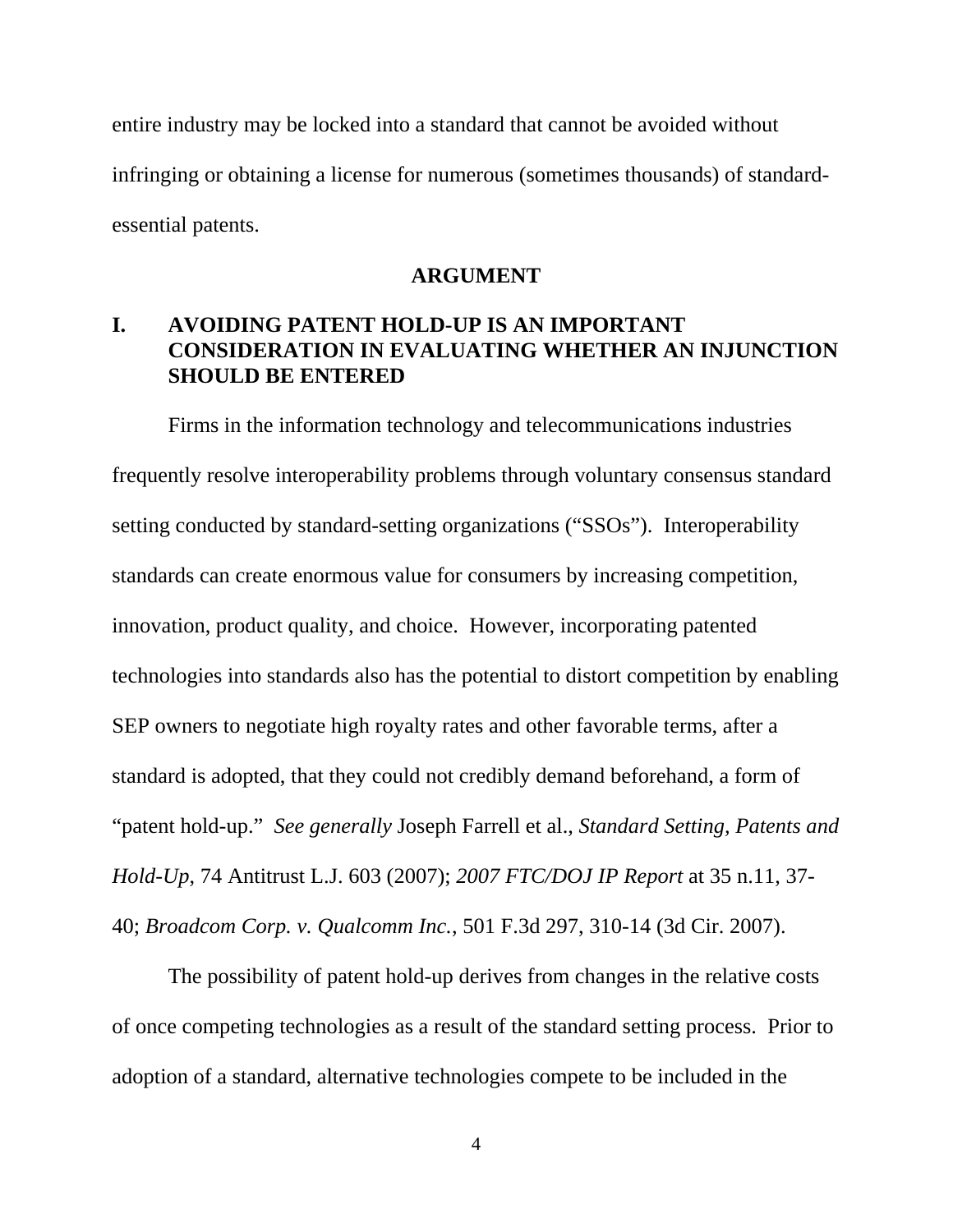standard. SSO members often agree to license SEPs on RAND terms as a *quid pro quo* for the inclusion of their patents in a standard. Once a standard is adopted, implementers begin to make investments tied to the standard. Because it may not be feasible to deviate from the standard unless all or most other participants in the industry agree to do so in compatible ways, and because all of these participants may face substantial switching costs in abandoning initial designs and substituting a different technology, an entire industry may become locked into a standard, giving a SEP owner ability to demand and obtain royalty payments based not on the value of the invention, but on the costs and delays of switching away from the standardized technology.

 Hold-up and the threat of hold-up can deter innovation by increasing costs and uncertainty for other industry participants, including those engaged in inventive activity. It can also distort investment and harm consumers by breaking the connection between the value of an invention and its reward – a connection that is the cornerstone of the patent system. The threat of hold-up may reduce the value of standard setting, leading firms to rely less on the standard setting process and depriving consumers of the substantial procompetitive benefits of standard setting.

 RAND commitments mitigate the risk of patent hold-up, and encourage investment in the standard. After a RAND commitment is made, the patentee and the implementer will typically negotiate a royalty or, in the event they are unable to

5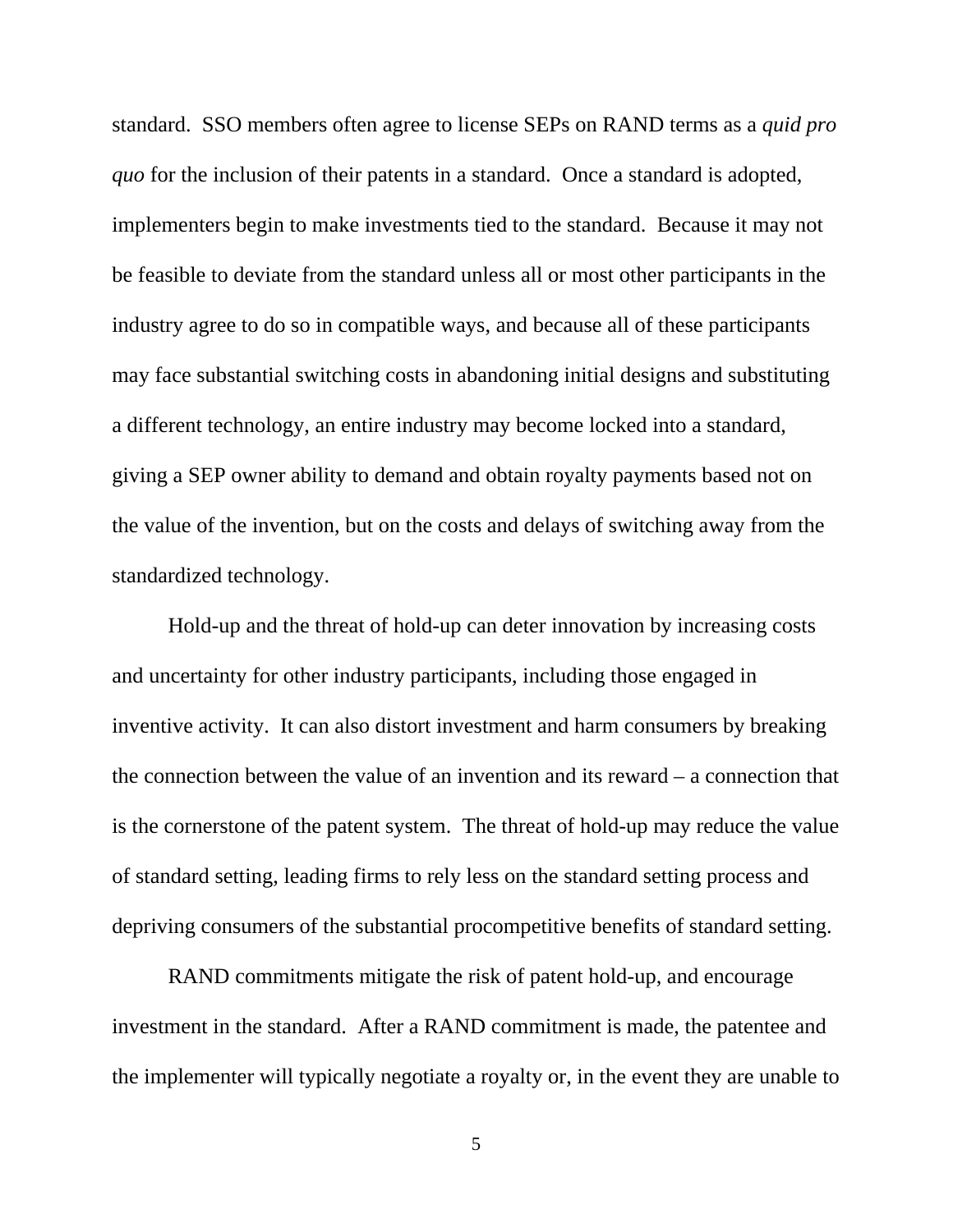agree, may seek a judicial determination of a reasonable rate. However, a royalty negotiation that occurs under the threat of an injunction may be heavily weighted in favor of the patentee in a way that is in tension with the RAND commitment. High switching costs combined with the threat of an injunction could allow the patentee to obtain unreasonable licensing terms despite its RAND commitment because implementers are locked into practicing the standard. The resulting imbalance between the value of the patented technology and the rewards to the patentee may be especially acute where the injunction is based on a patent covering a minor component of a complex multicomponent product, as is often the case with standard-essential patents in information technology industries.

Under these circumstances, the threat of an injunction may allow the holder of a RAND-encumbered SEP to realize royalty rates that reflect the investments firms make to implement the standard, rather than the competitive value of the patented technology, which could raise prices to consumers while undermining the standard-setting process. *See Apple, Inc. v. Motorola Mobility, Inc.*, 2012 WL 5416941, \*15 (W.D. Wisc. Oct. 29, 2012) ("[F]rom a policy and economic standpoint, it makes sense that in most situations owners of declared-essential patents that have made licensing commitments to standards-setting organizations

6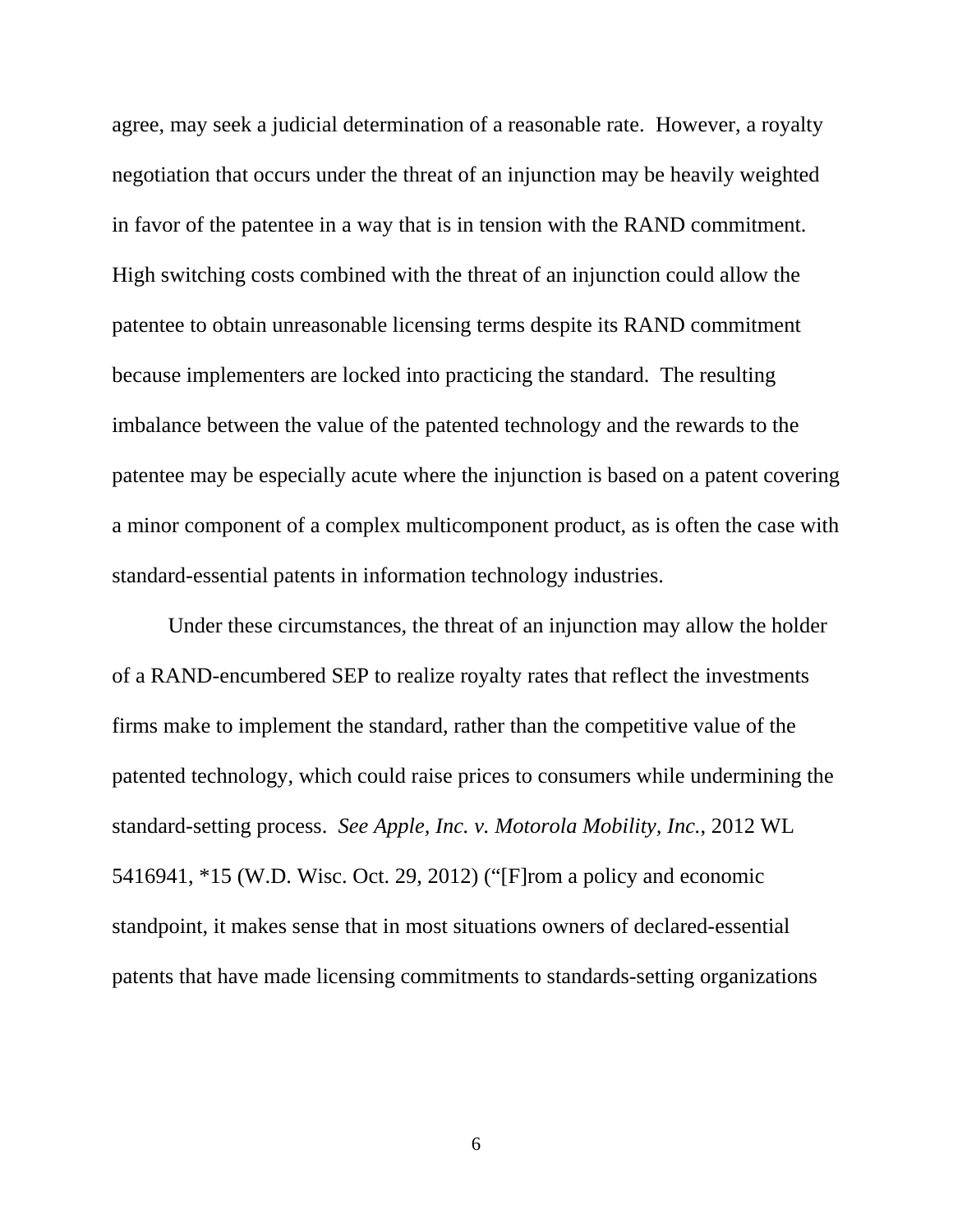should be precluded from obtaining an injunction or exclusionary order that would bar a company from practicing the patents." $)$ .<sup>5</sup>

# **II. THE DISTRICT COURT PROPERLY APPLIED THE** *EBAY*  **FACTORS IN DENYING MOTOROLA'S REQUEST FOR INJUNCTIVE RELIEF**

*eBay* provides a framework that courts can use to mitigate the risk of patent

hold-up. Rejecting any categorical rule favoring injunctions, the Court in *eBay*

held that well-established principles of equity applied to permanent injunctions

under the Patent Act. 547 U.S. at 391; *see* 35 U.S.C. § 283 (district court "*may*

grant injunctions in accordance with the principles of equity") (emphasis added).

The Court listed four equitable factors that a patentee must satisfy to obtain an

injunction:

A plaintiff must demonstrate: (1) that it has suffered an irreparable injury; (2) that remedies available at law, such as monetary damages, are inadequate to compensate for that injury; (3) that, considering the balance of hardships between the plaintiff and defendant, a remedy in equity is warranted; and

 $\overline{a}$  $<sup>5</sup>$  An injunction may also facilitate patent hold-up outside the standard-setting</sup> context when the patent covers only a minor feature of a multicomponent product. If the patent is easy to design around at the product development stage (and hence its value is relatively low), but costly to do so after the implementer has made irreversible investments in producing and distributing the product with the infringing feature, the patent holder may be able to use the injunction to obtain compensation far greater than the competitive value of the technology. *See generally* Mark A. Lemley & Carl Shapiro, *Patent Holdup and Royalty Stacking*, 85 Tex. L. Rev. 1991, 1993 (2007); *2011 FTC IP Report* at 225-27.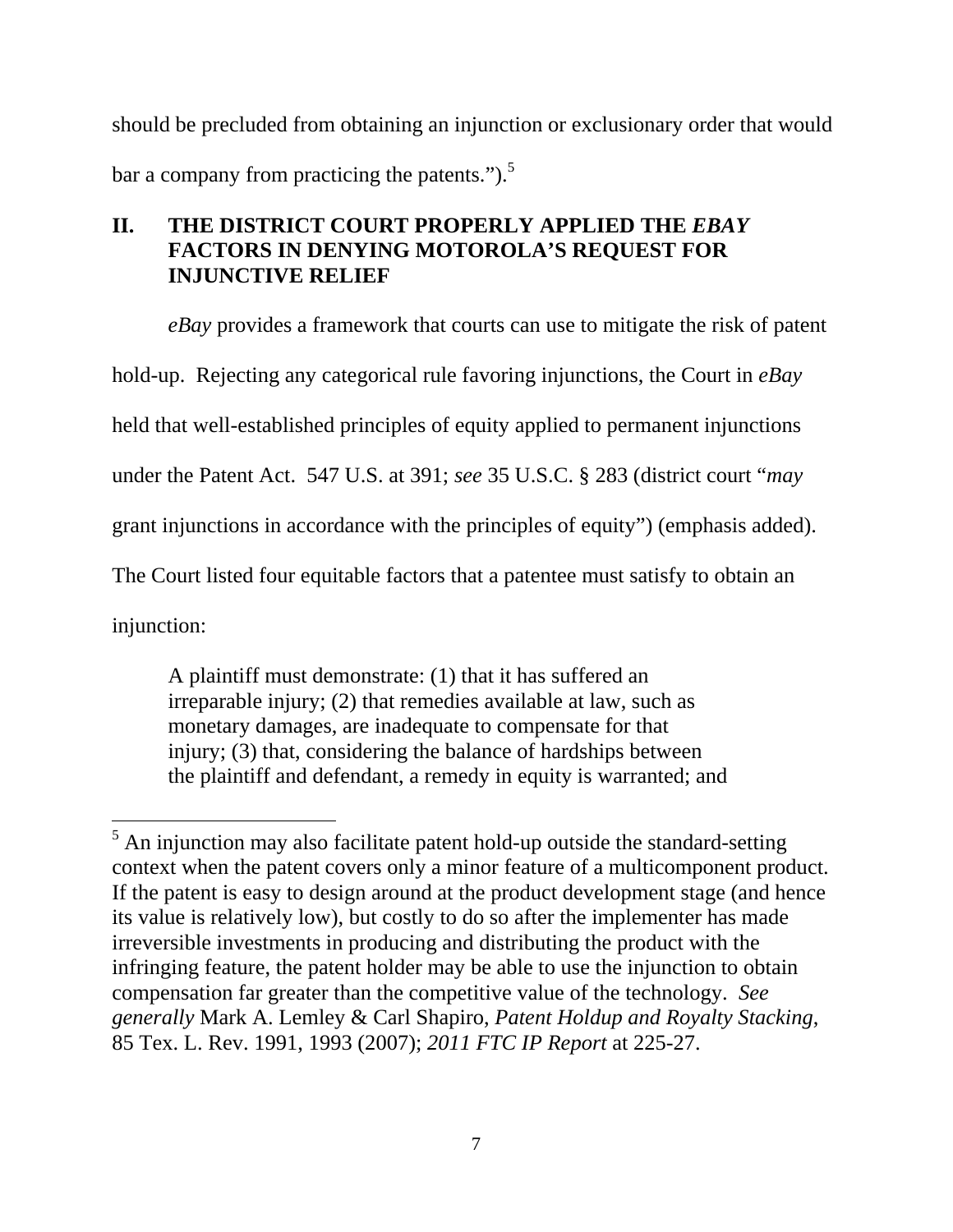(4) that the public interest would not be disserved by a permanent injunction.

## 547 U.S. at 391.<sup>6</sup>

 $\overline{a}$ 

The district court held that the first two *eBay* factors militate against injunctive relief against Apple because Motorola could not establish that it would be irreparably harmed or that monetary relief (an ongoing royalty) would be inadequate<sup>7</sup> where Motorola had committed to the European Telecommunications Standards Institute (ETSI) to license its '898 patent at issue "to anyone on fair, reasonable, and nondiscriminatory [FRAND] terms, as required by the standardssetting organization as a condition of the patented technology's being deemed

<sup>6</sup> *eBay's* equitable analysis allows a court "to compare the costs and benefits of an injunction with the costs and benefits of the substitute equitable remedy of a . . . running (ongoing) royalty." Remedy Op. at 31; *see ActiveVideo Networks, Inc. v. Verizon Commc'ns., Inc.*, 694 F.3d 1312 (Fed. Cir. 2012) (district court abused its discretion in granting permanent injunction where ongoing royalty would be adequate to compensate patentee); *see generally* Mark A. Lemley, *The Ongoing Confusion Over Ongoing Royalties*, 76 Mo. L. Rev. 695 (2011). In particular, a court may consider the extent to which an ongoing royalty may undercompensate the patentee because it does not capture all the harms from infringement, versus the extent to which an injunction may overcompensate the patentee because of holdup. *See 2011 FTC IP Report* at 141 ("To align the patent system and competition policy, it is important that compensatory damages and injunctions be assessed in a manner that aligns a patentee's compensation with the invention's economic value.").

 $7$  This court has noted that "the issues of irreparable harm and adequacy of remedies at law are inextricably intertwined." *ActiveVideo Networks,* 694 F.3d at 1337. Following *eBay*, there is no presumption of irreparable harm. *See Robert Bosch LLC v. Pylon Mfg. Corp*., 659 F.3d 1142, 1149 (Fed. Cir. 2011).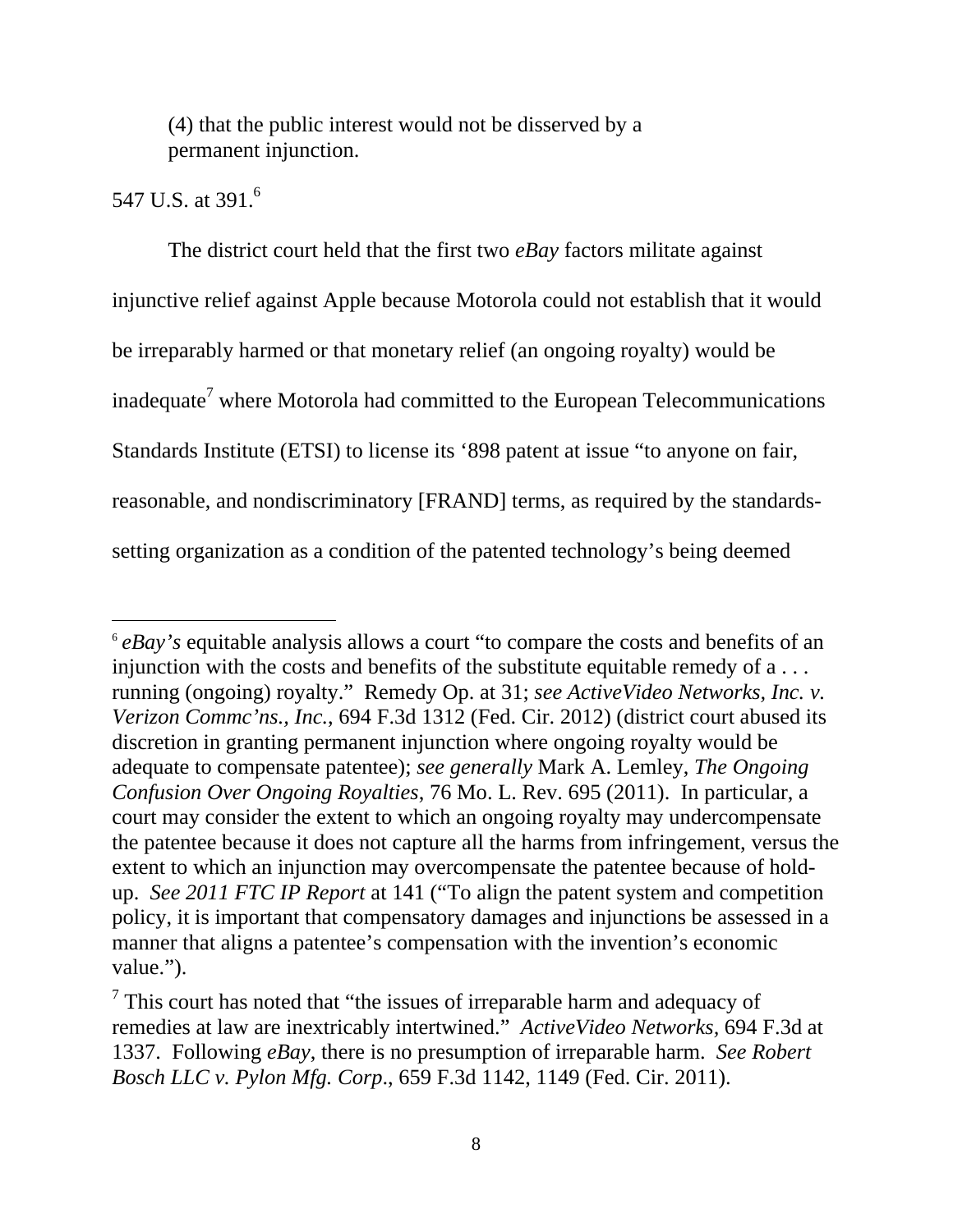essential to compliance with the standard." Remedy Op. at 15. The court concluded, "A FRAND royalty would provide all the relief to which Motorola would be entitled if it proved infringement of the '898 patent, and thus it is not entitled to an injunction." *Id.* at 21.

The district court was correct. $8$  As the court noted, a FRAND commitment means that the patentee "implicitly acknowledged that a royalty is adequate compensation for a license to use that patent." Remedy Op. at 18-19; *see* Herbert Hovenkamp, *Competition in Information Technologies: Standards-Essential Patents, Non-Practicing Entities and FRAND Bidding* 14 (Nov. 2012), *available at* http://ssrn.com/abstract=2154203 ("The fact that the patent in question has already been FRAND encumbered establishes that the patentee's reasonable expectation was the right to obtain FRAND royalties, not to exclude."); Suzanne Michel, *Bargaining for RAND Royalties in the Shadow of Patent Remedies Law*, 77 Antitrust L. J. 889, 908 (2011) ("A prior RAND commitment, as an expressed intention to license broadly, provides strong evidence that denial of an injunction

<sup>8</sup> The district court recognized that an injunction may be warranted under *eBay* if "Apple refuses to pay a royalty that meets the FRAND requirement." Remedy Op. at 18. More generally, in circumstances where an infringer is unable or unwilling to pay an ongoing royalty, the harm to the patentee presumably cannot be compensated with damages. *See New York City v. Pine*, 185 U.S. 93, 108 (1902) (court may order that injunction will issue if the defendant fails to pay damages). However, the district court apparently determined that Apple is not an unwilling licensee that waived its right to a FRAND license. Remedy Op. at 20.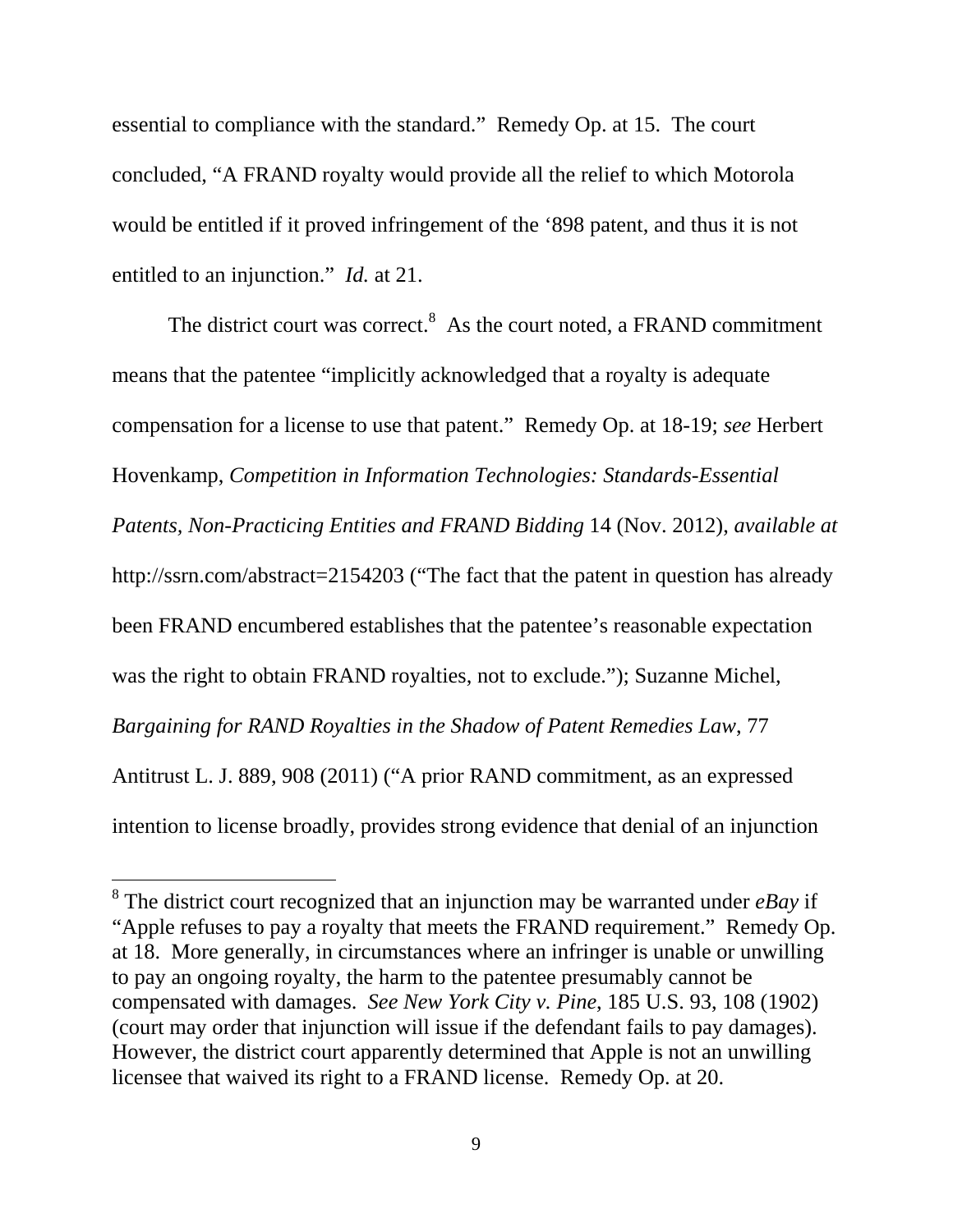and ongoing royalties will not irreparably harm the patentee."). Similarly, Judge Robart recently dismissed Motorola's claim for injunctive relief on RANDencumbered patents, finding that the RAND license that the parties will enter into though the litigation "will adequately remedy Motorola as a matter of law," precluding Motorola from establishing irreparable harm and inadequate remedy at law as required under *eBay*. Order Granting Microsoft's Motion Dismissing Motorola's Claim for Injunctive Relief at 12-15, *Microsoft Corp. v. Motorola Inc.*, No. C10-1823-JLR (W.D. Wash. Nov. 30, 2012).

This court has held that a practice of widespread licensing, including offers to license to the defendant, strongly militates against a finding of irreparable harm. *See ActiveVideo Networks,* 694 F.3d at 1339 (reversing grant of injunction: "In light of the record evidence including ActiveVideo's past licensing of this technology and its pursuit of Verizon as a licensee, no fact finder could reasonably conclude that ActiveVideo would be irreparably harmed by the payment of a royalty (a licensing fee)."); *see also MercExchange, L.L.C. v. eBay, Inc.*, 500 F. Supp. 2d 556, 570-71 (E.D. Va. 2007) (patentee's "willingness to freely license its patents . . . weighs against the need for an equitable remedy as it evidences MercExchange's willingness to forego its right to exclude in return for money"); *Advanced Cardiovascular Sys., Inc. v. Medtronic Vascular, Inc.*, 579 F. Supp. 2d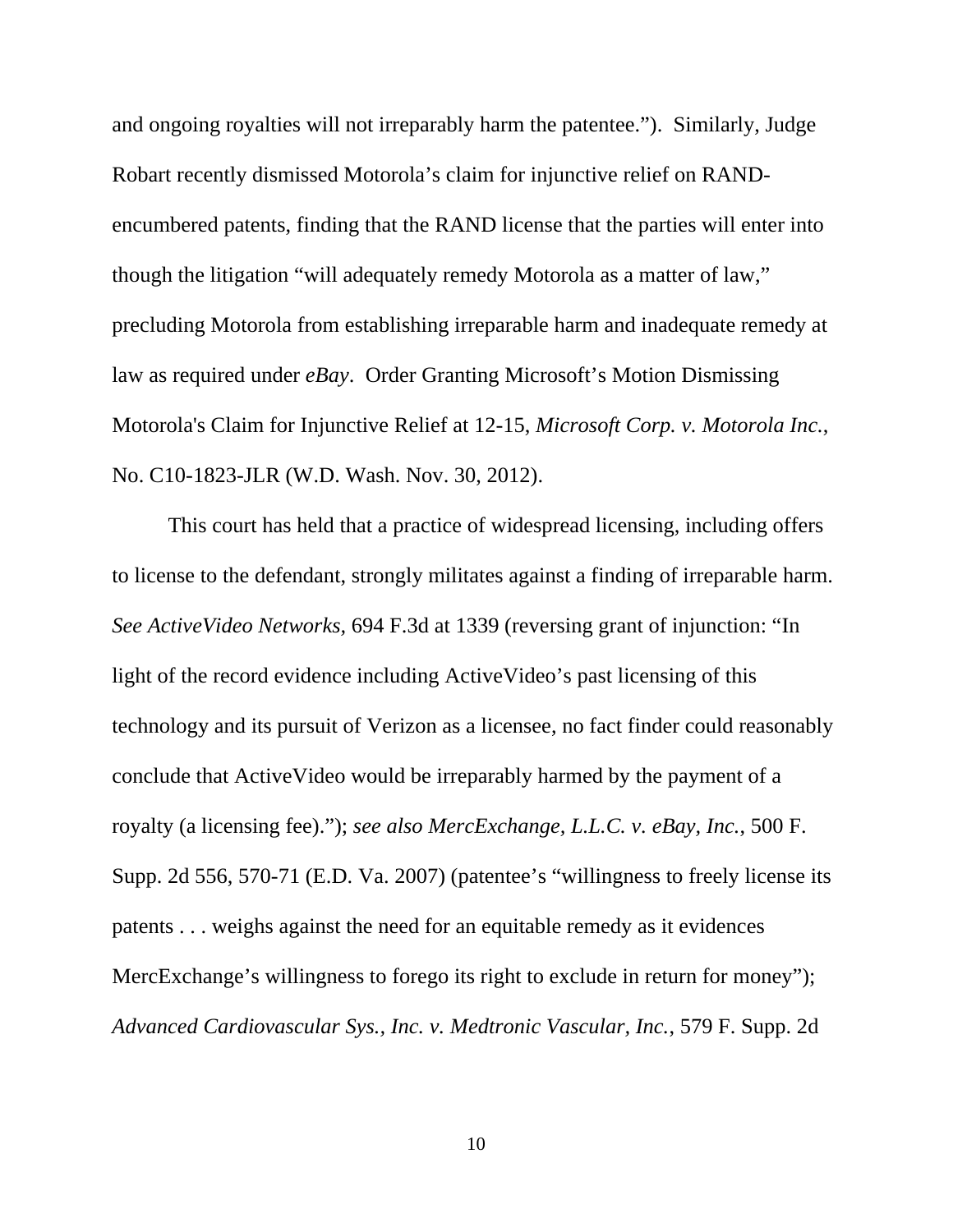554, 560 (D. Del. 2008) ("[m]oney damages are rarely inadequate" when patentee has been willing to grant license to competitors).

*A fortiori*, a commitment to offer a license to *all* comers on FRAND terms should be sufficient to establish that a reasonable royalty is adequate to compensate the patentee for infringement by any particular implementer willing and able to abide by those terms. *Cf. Hynix Semiconductor Inc. v. Rambus Inc.*, 609 F. Supp. 2d 951, 986 (N.D. Cal. 2009) (injunction denied with respect to standard-essential patents that were not even subject to FRAND commitments where, *inter alia*, patentee's historical practice of licensing suggests that it "is primarily concerned with monetary compensation for the use of its patented technology"); *Telcordia Techs., Inc. v. Cisco Systems, Inc.*, 592 F. Supp. 2d 727, 748 & n.10 (D. Del. 2009) (same), *aff'd in relevant part*, 612 F.3d 1365 (Fed. Cir.  $2010$ .<sup>9</sup>

 The other *eBay* factors (balance of hardships and public interest) also can be expected to militate against injunctive relief in the case of standard-essential patents. "The infringer [of a standard-essential patent] may face significant hardship as a result of an injunction if it is impossible to participate effectively in

<sup>&</sup>lt;sup>9</sup> Motorola acknowledges that its "patents in suit enjoy a rich history of being a part of [a] licensing portfolio granted to much of the wireless industry." Motorola's Motion for Summary Judgment Regarding Damages for the Apple Asserted Patents at 4 n.1 (Dkt. #982, filed June 1, 2012).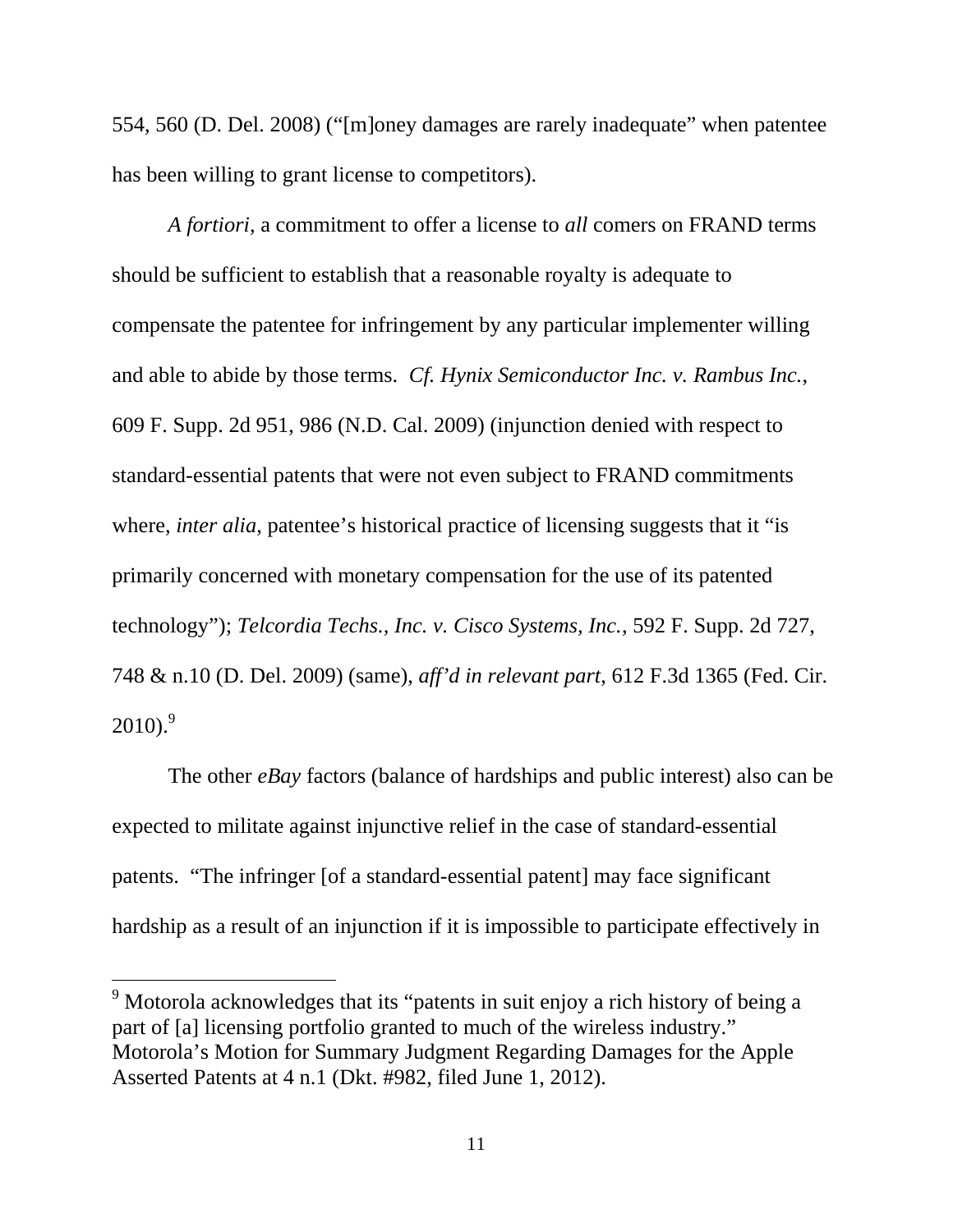the market without complying with the standard. Design-around, at any cost, may not be an option." *FTC 2011 IP Report* at 234; *cf. Hynix*, 609 F. Supp. 2d at 984- 85 (injunction with respect to SEP would "decimate" infringer's business). The district court recognized this hardship when it asked, "How could [Motorola] be permitted to enjoin Apple from using an invention that it contends Apple *must* use if it wants to make a cell phone with UMTS telecommunications capability without which it would not be a cell *phone*." Remedy Op. at 19; *see* Opinion and Order of May 22, 2012 at 45 (explaining that an injunction would prevent Apple from selling iPhones that work on the AT&T network).

 The public interest in promoting innovation and protecting consumers also weighs heavily against an injunction here. To be sure, consumers would be harmed by the immediate impact of being deprived of a popular product.<sup>10</sup> But consumers would also suffer in the longer run because an injunction would reduce the returns to innovation by Apple and other patent holders who have patents that are essential to the same standard or otherwise read on Apple's excluded products,

 $10$  In arguing that an injunction should not issue in favor of Apple, Motorola noted that "any injunction against Motorola would be a disservice to competition in the cell phone market." Motorola's Motion and Memorandum in Support of its Motion for Summary Judgment of No Injunctive Relief at 2 n.1 (Doc. #974, filed May 30, 2012) (citation and internal quote marks omitted). The same logic would seem to apply to an injunction against Apple.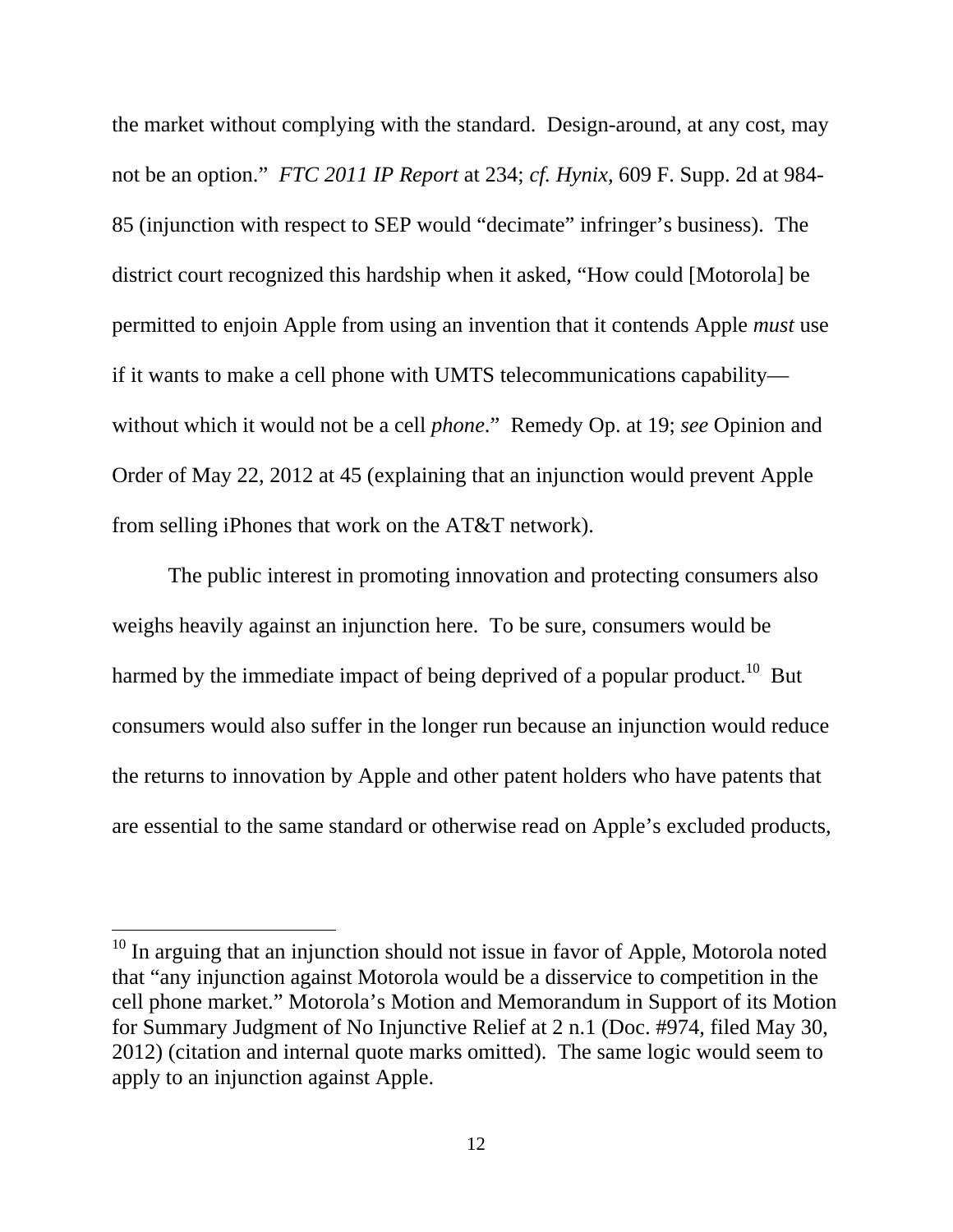who may face lower royalties.<sup>11</sup> *See* Lemley & Shapiro, *supra*, at 2010-17;

Michael W. Carroll, *Patent Injunctions and the Problem of Uniformity of Cost*, 13 Mich. Telecomm. Tech. L. Rev. 421, 437 (2007) ("From the perspective of the patent system, an injunction in favor of the small-component patentee may well be robbing Peter to pay Paul."). Injunctive relief should not be permitted to allow the owner of standard-essential patent subject to a RAND obligation to appropriate for itself the value created by numerous other innovators that build on or contribute to the standard at issue.<sup>12</sup>

 Insofar as Motorola seeks an injunction not for the purpose of excluding Apple's products from the market, but to bring Apple to the table to negotiate a

 $11$  The '898 patent was declared essential to the Universal Mobile Telecommunications Standard (UMTS), a third-generation (3G) standard used by certain cell phone carriers (such as AT&T) that enables communication between cell phones and cell towers. *See* Remedy Op. at 14; *Apple, Inc. v. Motorola Mobility, Inc*., 2012 WL 3289835, \*5-6 (W.D. Wisc. Aug. 10, 2012). Motorola's patent is one of more than 2000 patents that have been declared essential to the UMTS standard. *See* Knut Blind et al., *Study on the Interplay Between Standards and Intellectual Property Rights (IPRs)* 32, 36 (Apr. 2011), http://ec.europa.eu/enterprise/policies/ european-standards/files/standards\_policy/ipr-workshop/ipr\_study\_final\_report \_en.pdf (count based on eliminating duplicates).

 $12$  Dozens of companies have patents that are declared essential to the UMTS standard. *See* Eric Stasik, Royalty Rates and Licensing Strategies for Essential Patents on LTE (4G) Telecommunications Standards, les Nouvelles, Sept. 2010, at 114, 117 (57 companies with UMTS declarations); Blind, *supra*, at 45 (nine companies with more than 50 UMTS SEPs). Moreover, smartphones such as the iPhone incorporate numerous other standards, each with hundreds of additional SEPs. *See* Stasik, *supra*, at 117; Blind, *supra*, at 36.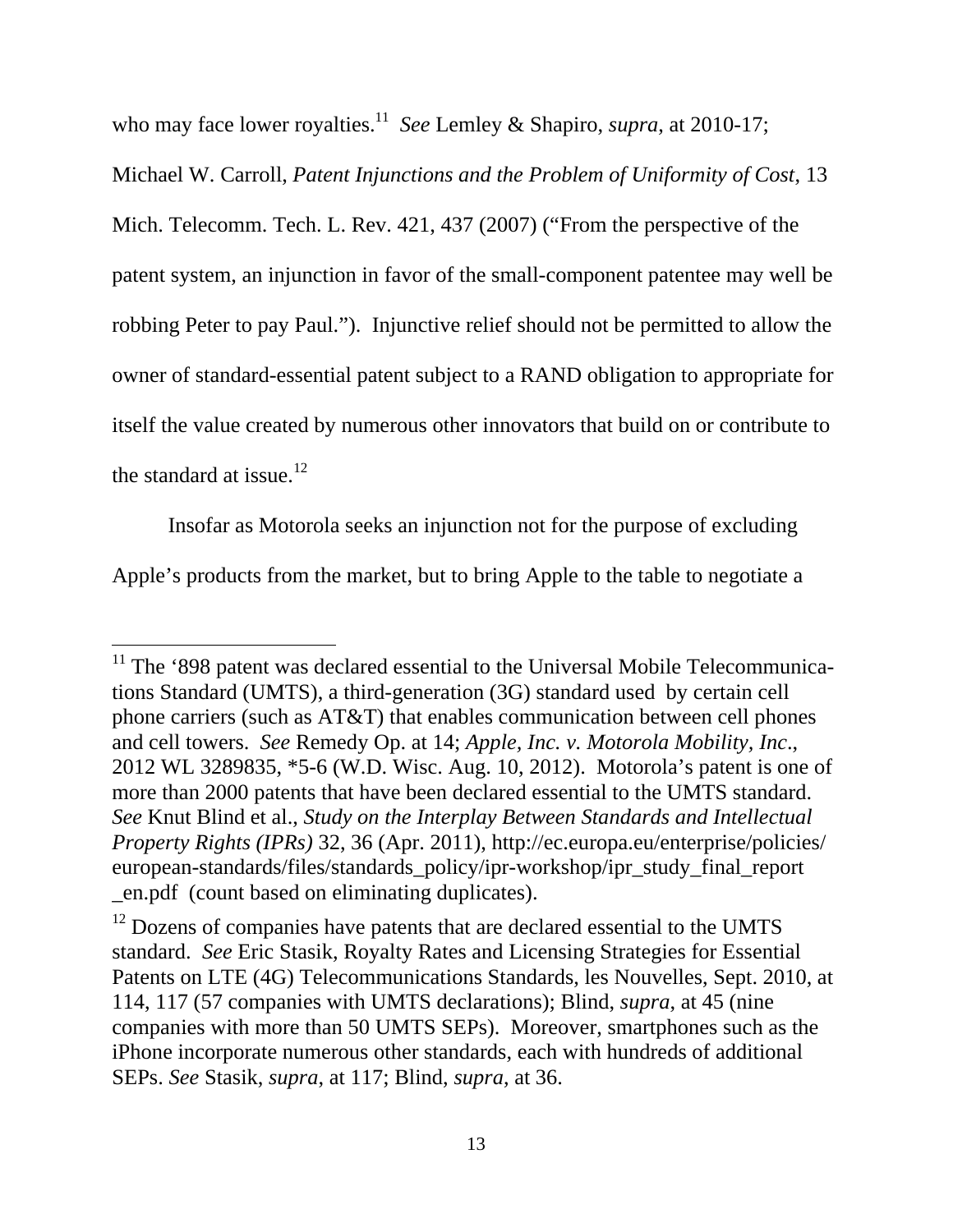favorable royalty, its argument does not support an injunction against a willing licensee. On the contrary, the use of such leverage is the essence of hold-up. The district court correctly observed:

[D]amages [are not] an inadequate remedy just because, unless backed by the threat of injunction, it may induce a settlement for less than the damages rightly sought by the plaintiff. You can't obtain an injunction for a simple breach of contract on the ground that you need the injunction to pressure the defendant to settle your damages claim on terms more advantageous to you than if there were no such pressure.

Remedy Op. at 20-21; *see Foster v. Am. Mach. & Foundry Co.*, 492 F.2d 1317, 1324 (2d Cir. 1974) (injunction "is not intended as a club to be wielded by a patentee to enhance his negotiating stance").

As the concurring Justices explained in *eBay*, an injunction should not be used to "as a bargaining tool to charge exorbitant fees" or for "undue leverage in negotiations." 547 U.S. at 396 (Kennedy, J., concurring); *see also Hoe v. Boston Daily Adver. Corp*., 14 F. 914, 915 (Cir. Ct. D. Mass. 1883) (denying injunction where it would be of no "advantage to the plaintiffs, except to coerce a settlement"); *Hynix*, 609 F. Supp. 2d at 983 n. 29 (denying injunction where patentee's "motivation in seeking an injunction is less about preventing irreparable harm and more about extracting punishment or leverage in negotiating with" infringer); *MercExchange*, 500 F. Supp. 2d at 582 ("Utilization of a ruling in equity as a bargaining chip suggests both that such party never deserved a ruling in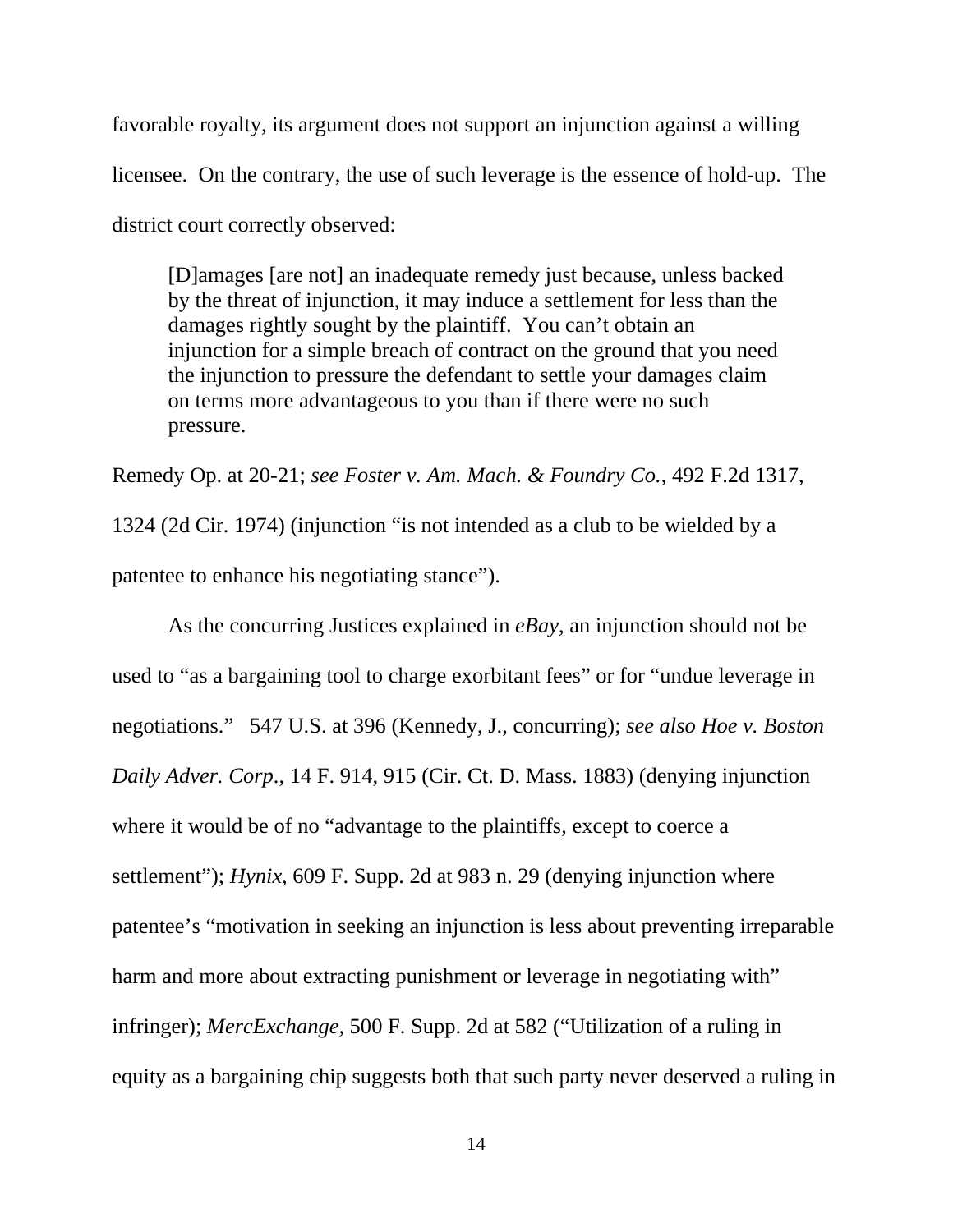equity and that money is all that such party truly seeks, rendering money damages an adequate remedy in the first instance."); *Ricoh Co. v. Quanta Computer, Inc.*, 2010 WL 1607908, \*4 (W.D. Wisc. 2010) (denying injunction where it "would [not] serve any purpose other than to increase [patentee's] leverage in negotiations for a higher licensing fee.").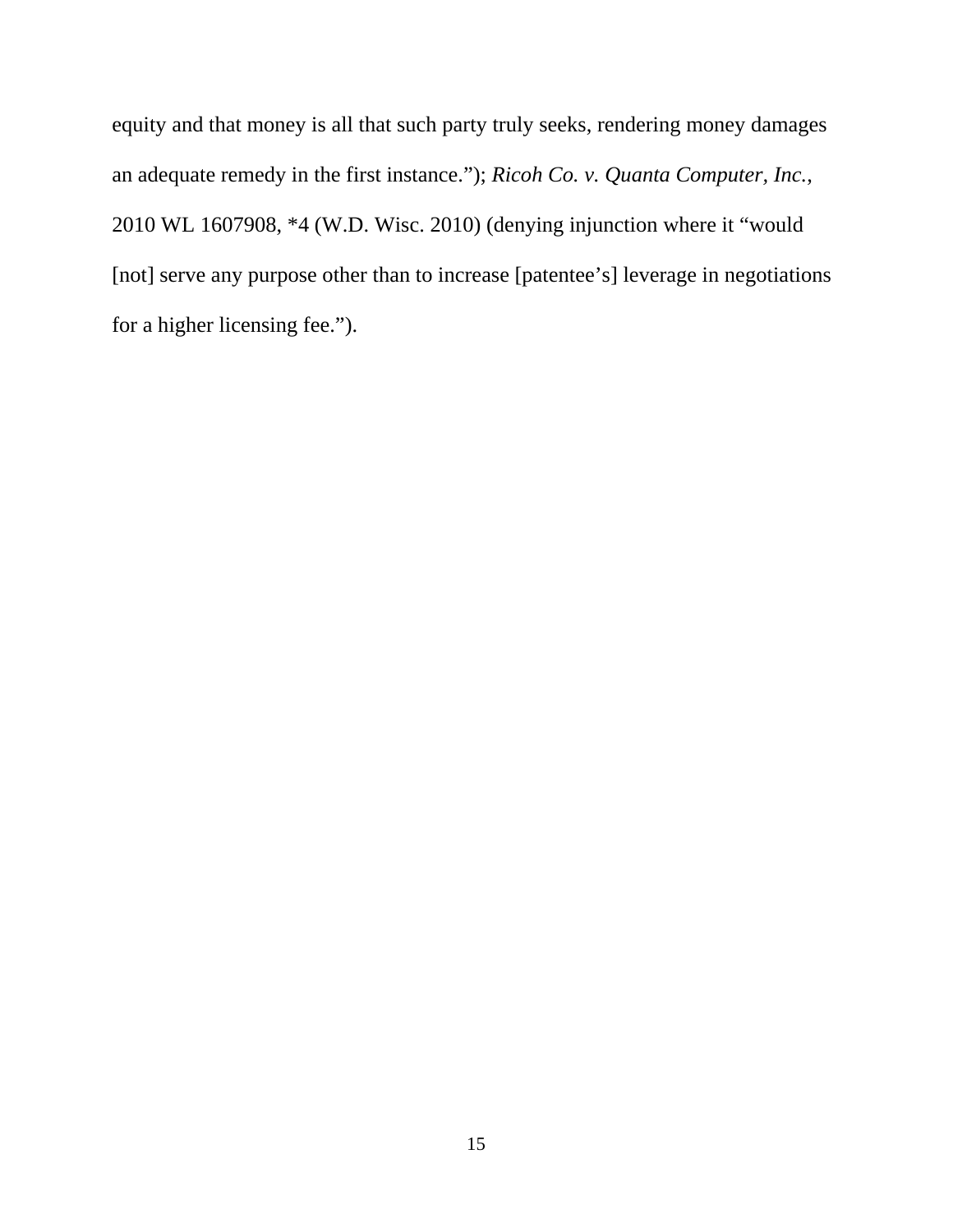#### **CONCLUSION**

Patent hold-up risks harming competition, innovation, and consumers because it allows a patentee to be rewarded not based on the competitive value of its technology, but based on the infringer's costs to switch to a non-infringing alternative when an injunction is issued. *eBay* allows courts to take these important competition and innovation policy issues into account. When a patentee makes a FRAND commitment to an SSO, the irreparable harm analysis, balance of harms, and the public interest will, as here, generally militate against an injunction.

Respectfully submitted,

 /s/ Richard M. Brunell Acting General Counsel Senior Advisor for Competition Matters William E. Cohen Suzanne Munck af Rosenschold Deputy General Counsel Chief Counsel for Intellectual Property William Adkinson, Attorney Office of General Counsel Policy Studies

> FEDERAL TRADE COMMISSION 600 Pennsylvania Ave., N.W. Washington, DC 20550 (202) 326-3020

December 4, 2012

David C. Shonka Richard M. Brunell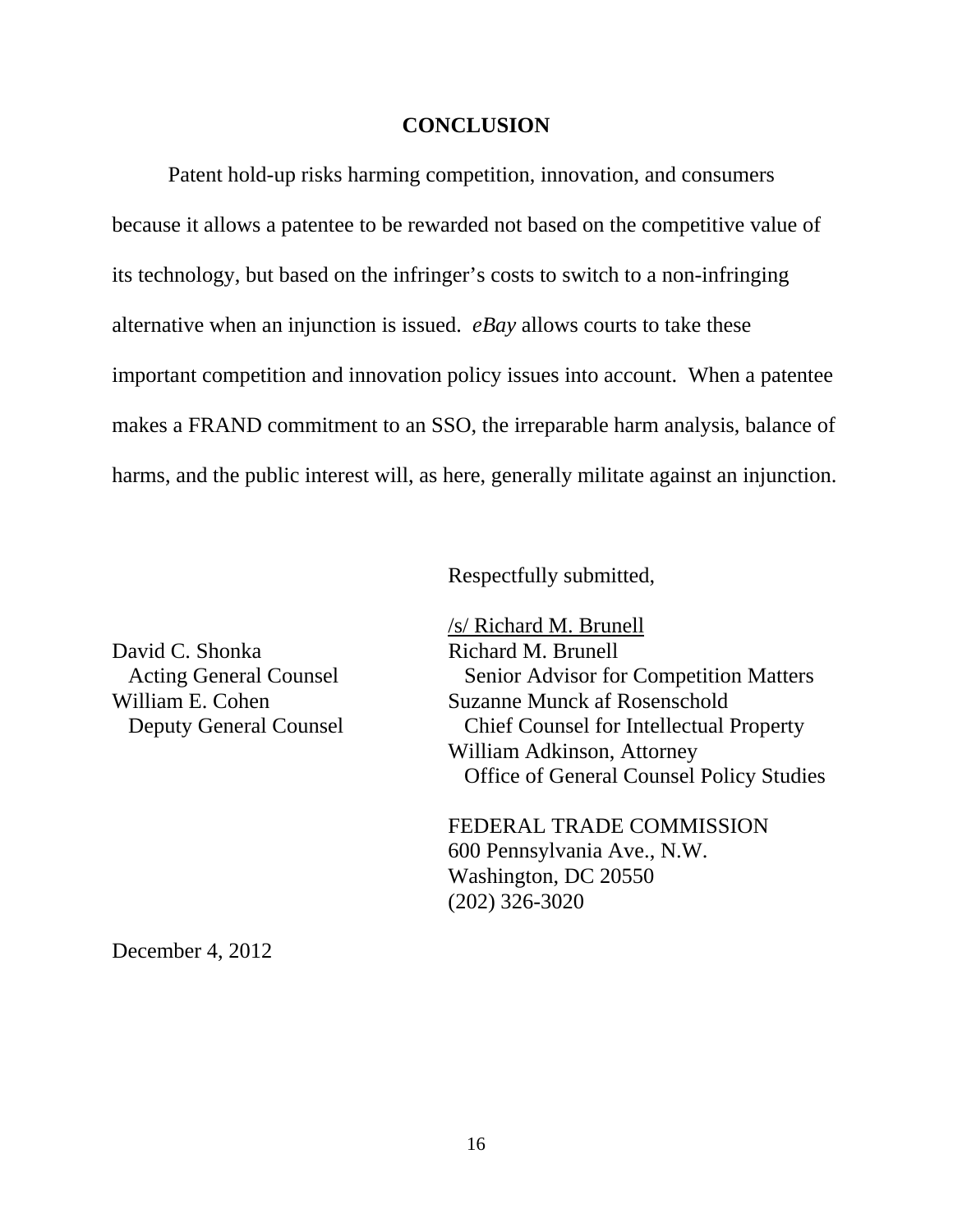#### **CERTIFICATE OF COMPLIANCE**

1. This brief complies with the type-volume limitations of Rule 32(a)(7)(B) of the Federal Rules of Appellate Procedure because it contains 3,814 words, excluding the parts of the brief exempted by Rule  $32(a)(7)(B)(iii)$ .

2. This brief complies with the typeface requirements of Rule 32(a)(5) of the Federal Rules of Appellate Procedure and the type style requirements of Rule 32(a)(6) because this brief has been prepared in a proportionally spaced typeface using Microsoft Office Word 2010 with 14-point Times New Roman font.

December 4, 2012 /s/ Richard M. Brunell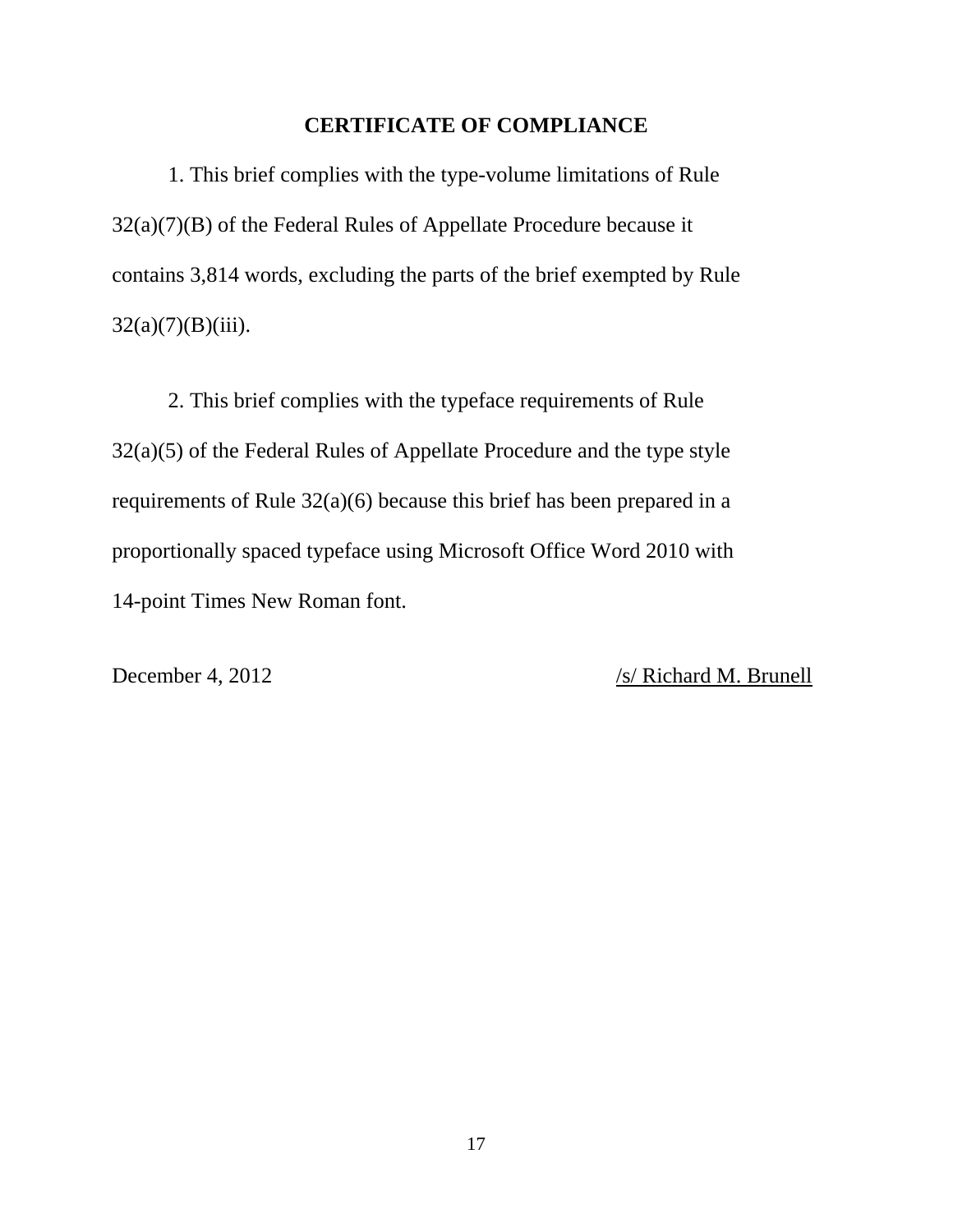### **CERTIFICATE OF SERVICE**

I hereby certify that on December 4, 2012, I electronically filed a copy of

this Amicus Curiae Brief of the Federal Trade Commission in Support of Neither

Party with the Clerk of the Court using CM/ECF, which will automatically send

email notification of such filing to the following counsel of record:

E. Joshua Rosenkranz Orrick, Herrington & Sutcliffe LLP 51 West 52nd Street New York, NY 10019 Direct: 212-506-5380 Email: jrosenkranz@orrick.com Fax: 212-506-5151

Mark S. Davies Orrick, Herrington & Sutcliffe LLP Columbia Center 1152 15th Street, N.W. Washington, DC 20005 Direct: 202-339-8631 Email: mark.davies@orrick.com Fax: 202-339-8500

Katherine M. Kopp Orrick, Herrington & Sutcliffe LLP Columbia Center 1152 15th Street, N.W. Washington, DC 20005 Direct: 202-339-8400 Email: kkopp@orrick.com Fax: 202-339-8500

Rachel M. McKenzie Orrick, Herrington & Sutcliffe LLP Columbia Center 1152 15th Street, N.W.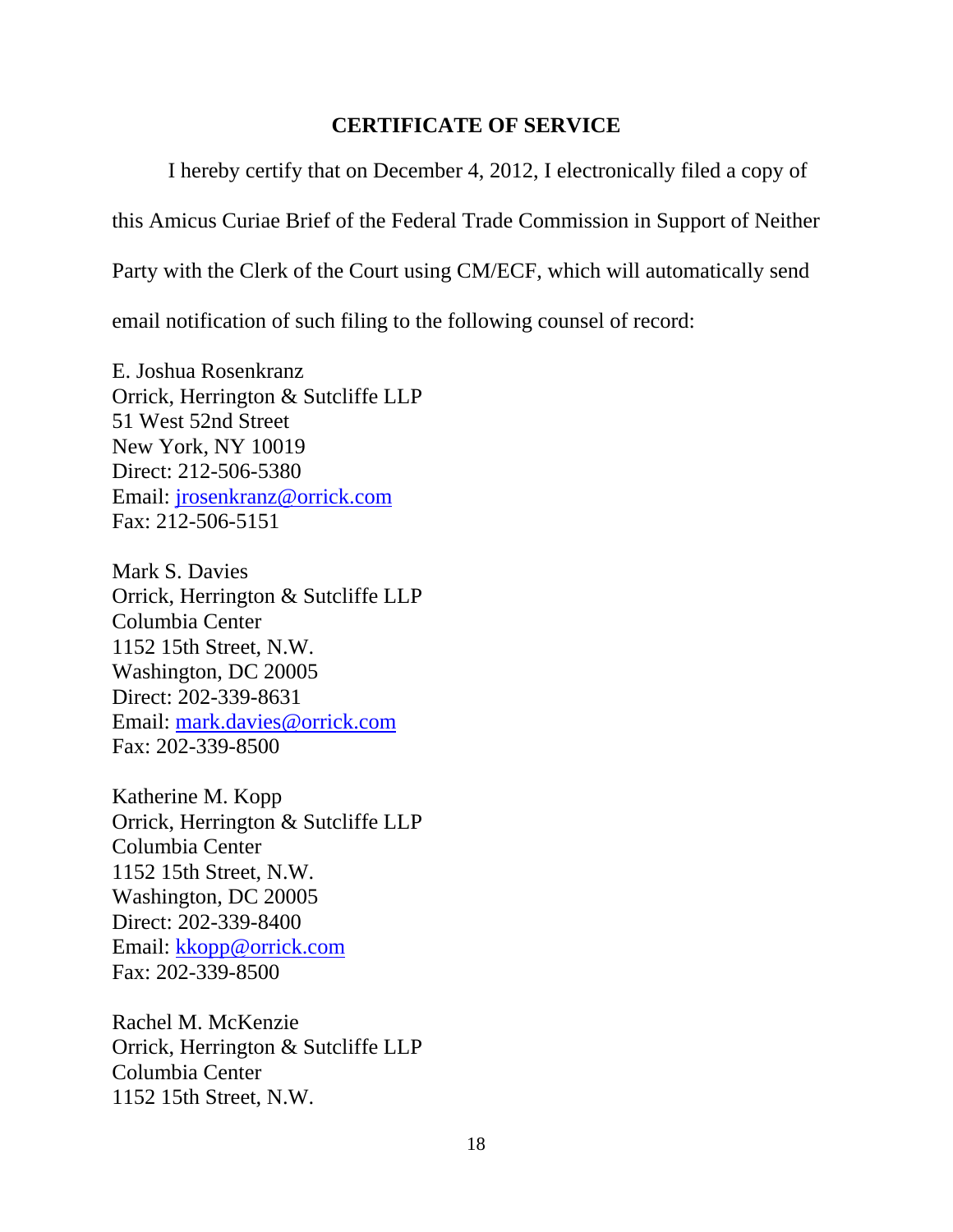Washington, DC 20005 Direct: 202-339-8490 Email: rmckenzie@orrick.com Fax: 202-339-5800

T. Vann Pearce, Jr. Orrick, Herrington & Sutcliffe LLP Columbia Center 1152 15th Street, N.W. Washington, DC 20005 Direct: 202-339-8696 Email: vpearce@orrick.com Fax: 202-339-8500

Matthew D. Powers Tensegrity Law Group, LLP Suite 360 555 Twin Dolphin Drive Redwood City, CA 94065 Direct: 650-802-6010 Email: matthew.powers@tensegritylawgroup.com

Brian E. Ferguson Weil, Gotshal & Manges LLP 1300 Eye Street, N.W., Ste 900 Washington, DC 20005

David A. Nelson Quinn Emanuel Urquhart & Sullivan, LLP 500 West Madison Street, Suite 2450 Chicago, IL 60661 Email: davenelson@quinnemanuel.com

Brian Cosmo Cannon Quinn Emanuel Urquhart & Sullivan, LLP 555 Twin Dolphin Drive, 5th Floor Redwood Shores, CA 94065 Email: briancannon@quinnemanuel.com